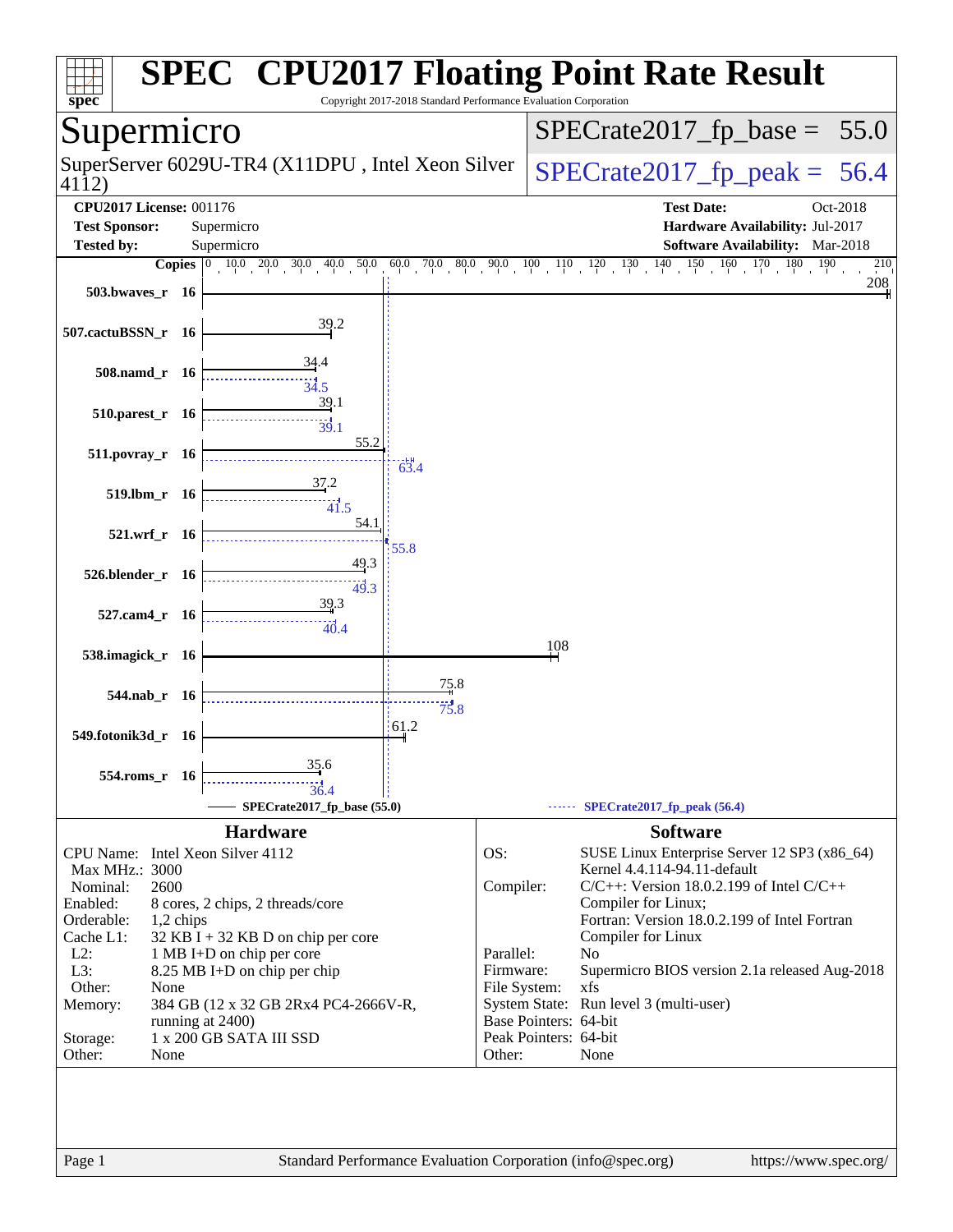

Copyright 2017-2018 Standard Performance Evaluation Corporation

### Supermicro

SuperServer 6029U-TR4 (X11DPU, Intel Xeon Silver  $\big|$  [SPECrate2017\\_fp\\_peak =](http://www.spec.org/auto/cpu2017/Docs/result-fields.html#SPECrate2017fppeak) 56.4

 $SPECTate2017_fp\_base = 55.0$ 

4112)

**[CPU2017 License:](http://www.spec.org/auto/cpu2017/Docs/result-fields.html#CPU2017License)** 001176 **[Test Date:](http://www.spec.org/auto/cpu2017/Docs/result-fields.html#TestDate)** Oct-2018 **[Test Sponsor:](http://www.spec.org/auto/cpu2017/Docs/result-fields.html#TestSponsor)** Supermicro **[Hardware Availability:](http://www.spec.org/auto/cpu2017/Docs/result-fields.html#HardwareAvailability)** Jul-2017 **[Tested by:](http://www.spec.org/auto/cpu2017/Docs/result-fields.html#Testedby)** Supermicro **[Software Availability:](http://www.spec.org/auto/cpu2017/Docs/result-fields.html#SoftwareAvailability)** Mar-2018

#### **[Results Table](http://www.spec.org/auto/cpu2017/Docs/result-fields.html#ResultsTable)**

|                                  | <b>Base</b>   |                |       |                |       | <b>Peak</b>    |       |               |                |              |                |              |                |              |
|----------------------------------|---------------|----------------|-------|----------------|-------|----------------|-------|---------------|----------------|--------------|----------------|--------------|----------------|--------------|
| <b>Benchmark</b>                 | <b>Copies</b> | <b>Seconds</b> | Ratio | <b>Seconds</b> | Ratio | <b>Seconds</b> | Ratio | <b>Copies</b> | <b>Seconds</b> | <b>Ratio</b> | <b>Seconds</b> | <b>Ratio</b> | <b>Seconds</b> | <b>Ratio</b> |
| 503.bwaves_r                     | 16            | 770            | 208   | 771            | 208   | 768            | 209   | 16            | 770            | <b>208</b>   | 771            | 208          | 768            | 209          |
| 507.cactuBSSN r                  | 16            | 517            | 39.2  | 517            | 39.2  | 520            | 38.9  | 16            | 517            | 39.2         | 517            | 39.2         | 520            | 38.9         |
| $508$ .namd $r$                  | 16            | 441            | 34.5  | 445            | 34.1  | 441            | 34.4  | 16            | 441            | 34.5         | 443            | 34.3         | 439            | 34.6         |
| 510.parest_r                     | 16            | 1070           | 39.1  | 1069           | 39.2  | 1074           | 39.0  | 16            | 1076           | 38.9         | 1070           | 39.1         | 1068           | 39.2         |
| 511.povray_r                     | 16            | 676            | 55.3  | 677            | 55.2  | 680            | 54.9  | 16            | 589            | 63.4         | 602            | 62.0         | 582            | 64.2         |
| 519.1bm r                        | 16            | 453            | 37.3  | 455            | 37.1  | 453            | 37.2  | 16            | 405            | 41.7         | 406            | 41.5         | 406            | 41.5         |
| $521$ .wrf r                     | 16            | 662            | 54.1  | 662            | 54.2  | 663            | 54.1  | 16            | 642            | 55.8         | 639            | 56.1         | 643            | 55.7         |
| 526.blender r                    | 16            | 495            | 49.2  | 494            | 49.3  | 495            | 49.3  | 16            | 495            | 49.3         | 494            | 49.4         | 494            | 49.3         |
| 527.cam4 r                       | 16            | 720            | 38.9  | 706            | 39.6  | <u>711</u>     | 39.3  | 16            | 693            | 40.4         | 693            | 40.4         | 694            | 40.3         |
| 538.imagick_r                    | 16            | 376            | 106   | 368            | 108   | 368            | 108   | 16            | 376            | 106          | 368            | 108          | 368            | 108          |
| $544$ .nab r                     | 16            | 355            | 75.8  | 358            | 75.2  | 354            | 76.0  | 16            | 354            | 76.1         | 355            | 75.8         | 356            | 75.7         |
| 549.fotonik3d r                  | 16            | 1010           | 61.7  | 1018           | 61.2  | 1020           | 61.1  | 16            | 1010           | 61.7         | 1018           | 61.2         | 1020           | 61.1         |
| $554$ .roms $r$                  | 16            | 710            | 35.8  | 721            | 35.3  | <u>715</u>     | 35.6  | 16            | 701            | 36.3         | 699            | 36.4         | 697            | 36.5         |
| $SPECrate2017$ fp base =<br>55.0 |               |                |       |                |       |                |       |               |                |              |                |              |                |              |

**[SPECrate2017\\_fp\\_peak =](http://www.spec.org/auto/cpu2017/Docs/result-fields.html#SPECrate2017fppeak) 56.4**

Results appear in the [order in which they were run.](http://www.spec.org/auto/cpu2017/Docs/result-fields.html#RunOrder) Bold underlined text [indicates a median measurement.](http://www.spec.org/auto/cpu2017/Docs/result-fields.html#Median)

#### **[Submit Notes](http://www.spec.org/auto/cpu2017/Docs/result-fields.html#SubmitNotes)**

 The numactl mechanism was used to bind copies to processors. The config file option 'submit' was used to generate numactl commands to bind each copy to a specific processor. For details, please see the config file.

#### **[Operating System Notes](http://www.spec.org/auto/cpu2017/Docs/result-fields.html#OperatingSystemNotes)**

Stack size set to unlimited using "ulimit -s unlimited"

#### **[General Notes](http://www.spec.org/auto/cpu2017/Docs/result-fields.html#GeneralNotes)**

Environment variables set by runcpu before the start of the run: LD\_LIBRARY\_PATH = "/home/cpu2017/lib/ia32:/home/cpu2017/lib/intel64:/home/cpu2017/je5.0.1-32:/home/cpu2017/je5.0.1-64"

 Binaries compiled on a system with 1x Intel Core i7-6700K CPU + 32GB RAM memory using Redhat Enterprise Linux 7.5 Transparent Huge Pages enabled by default Prior to runcpu invocation Filesystem page cache synced and cleared with: sync; echo 3> /proc/sys/vm/drop\_caches runcpu command invoked through numactl i.e.: numactl --interleave=all runcpu <etc>

Yes: The test sponsor attests, as of date of publication, that CVE-2017-5754 (Meltdown)

**(Continued on next page)**

| Page 2 | Standard Performance Evaluation Corporation (info@spec.org) | https://www.spec.org/ |
|--------|-------------------------------------------------------------|-----------------------|
|--------|-------------------------------------------------------------|-----------------------|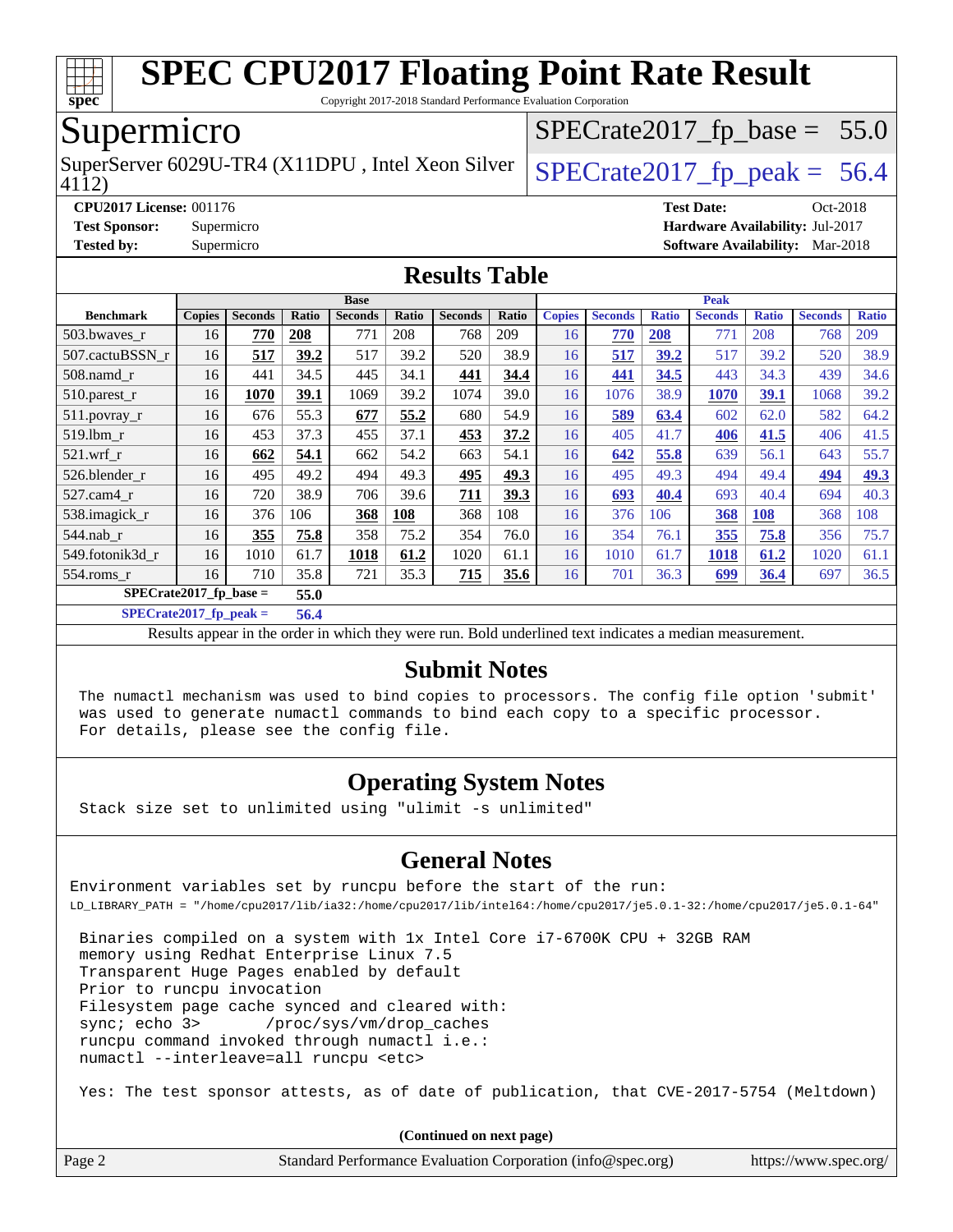

Copyright 2017-2018 Standard Performance Evaluation Corporation

#### Supermicro

SuperServer 6029U-TR4 (X11DPU, Intel Xeon Silver  $\big|$  [SPECrate2017\\_fp\\_peak =](http://www.spec.org/auto/cpu2017/Docs/result-fields.html#SPECrate2017fppeak) 56.4

 $SPECTate2017_fp\_base = 55.0$ 

4112)

**[Tested by:](http://www.spec.org/auto/cpu2017/Docs/result-fields.html#Testedby)** Supermicro **[Software Availability:](http://www.spec.org/auto/cpu2017/Docs/result-fields.html#SoftwareAvailability)** Mar-2018

**[CPU2017 License:](http://www.spec.org/auto/cpu2017/Docs/result-fields.html#CPU2017License)** 001176 **[Test Date:](http://www.spec.org/auto/cpu2017/Docs/result-fields.html#TestDate)** Oct-2018 **[Test Sponsor:](http://www.spec.org/auto/cpu2017/Docs/result-fields.html#TestSponsor)** Supermicro **[Hardware Availability:](http://www.spec.org/auto/cpu2017/Docs/result-fields.html#HardwareAvailability)** Jul-2017

#### **[General Notes \(Continued\)](http://www.spec.org/auto/cpu2017/Docs/result-fields.html#GeneralNotes)**

 is mitigated in the system as tested and documented. Yes: The test sponsor attests, as of date of publication, that CVE-2017-5753 (Spectre variant 1) is mitigated in the system as tested and documented. Yes: The test sponsor attests, as of date of publication, that CVE-2017-5715 (Spectre variant 2) is mitigated in the system as tested and documented.

#### **[Platform Notes](http://www.spec.org/auto/cpu2017/Docs/result-fields.html#PlatformNotes)**

Page 3 Standard Performance Evaluation Corporation [\(info@spec.org\)](mailto:info@spec.org) <https://www.spec.org/> BIOS Settings: LLC prefetch = Enable Power Technology = Custom Power Performance Tuning = BIOS Controls EPB ENERGY\_PERF\_BIAS\_CFG mode = Extreme Performance Hardware P-state = Out of Band Mode XPT Prefetch = Enable Stale AtoS = Enable LLC dead line alloc = Disable SDDC Plus One = Disable ADDDC Sparing = Disable Patrol Scrub = Disable Sysinfo program /home/cpu2017/bin/sysinfo Rev: r5974 of 2018-05-19 9bcde8f2999c33d61f64985e45859ea9 running on linux-ima8 Tue Oct 9 00:56:58 2018 SUT (System Under Test) info as seen by some common utilities. For more information on this section, see <https://www.spec.org/cpu2017/Docs/config.html#sysinfo> From /proc/cpuinfo model name : Intel(R) Xeon(R) Silver 4112 CPU @ 2.60GHz 2 "physical id"s (chips) 16 "processors" cores, siblings (Caution: counting these is hw and system dependent. The following excerpts from /proc/cpuinfo might not be reliable. Use with caution.) cpu cores : 4 siblings : 8 physical 0: cores 1 2 4 5 physical 1: cores 0 2 3 4 From lscpu: Architecture: x86\_64 CPU op-mode(s): 32-bit, 64-bit Byte Order: Little Endian CPU(s): 16 On-line CPU(s) list: 0-15 Thread(s) per core: 2 **(Continued on next page)**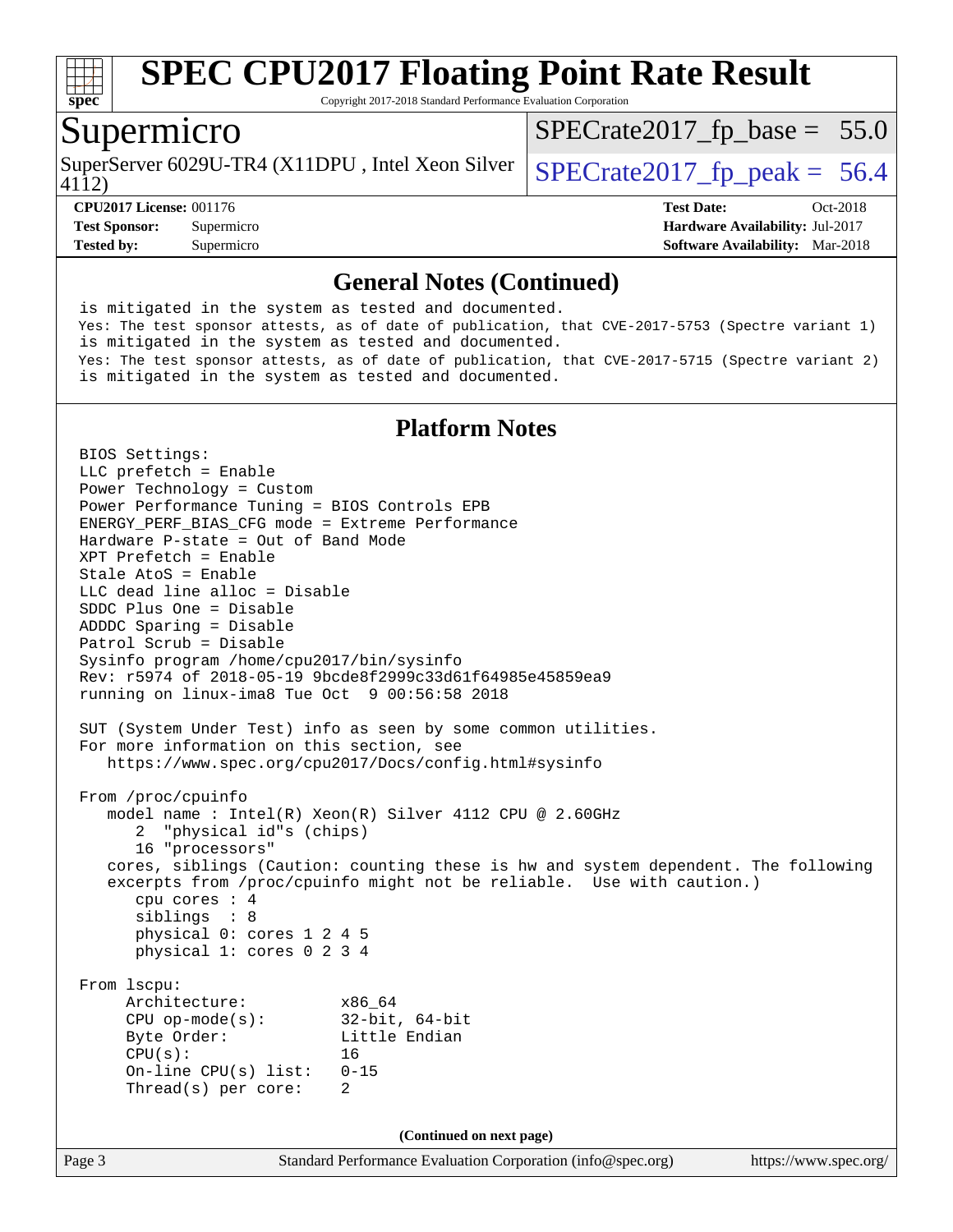

Copyright 2017-2018 Standard Performance Evaluation Corporation

## Supermicro

4112) SuperServer 6029U-TR4 (X11DPU, Intel Xeon Silver  $\big|$  SPECrate 2017 fp peak = 56.4

 $SPECrate2017_fp\_base = 55.0$ 

**[Test Sponsor:](http://www.spec.org/auto/cpu2017/Docs/result-fields.html#TestSponsor)** Supermicro **[Hardware Availability:](http://www.spec.org/auto/cpu2017/Docs/result-fields.html#HardwareAvailability)** Jul-2017 **[Tested by:](http://www.spec.org/auto/cpu2017/Docs/result-fields.html#Testedby)** Supermicro **[Software Availability:](http://www.spec.org/auto/cpu2017/Docs/result-fields.html#SoftwareAvailability)** Mar-2018

**[CPU2017 License:](http://www.spec.org/auto/cpu2017/Docs/result-fields.html#CPU2017License)** 001176 **[Test Date:](http://www.spec.org/auto/cpu2017/Docs/result-fields.html#TestDate)** Oct-2018

**[Platform Notes \(Continued\)](http://www.spec.org/auto/cpu2017/Docs/result-fields.html#PlatformNotes)**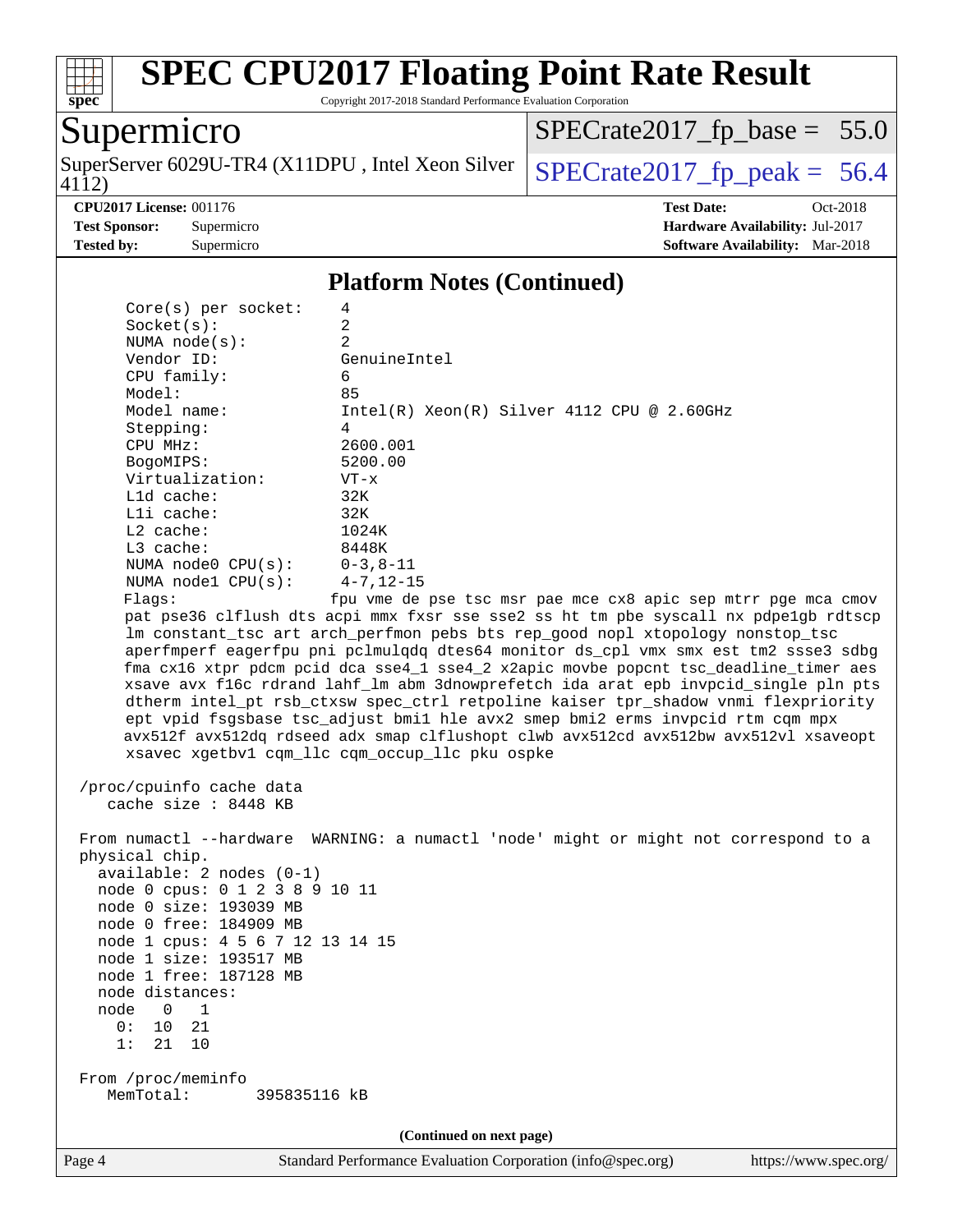

Copyright 2017-2018 Standard Performance Evaluation Corporation

#### Supermicro

SuperServer 6029U-TR4 (X11DPU, Intel Xeon Silver  $\big|$  SPECrate 2017 fp peak = 56.4

 $SPECTate2017_fp\_base = 55.0$ 

4112)

**[Tested by:](http://www.spec.org/auto/cpu2017/Docs/result-fields.html#Testedby)** Supermicro **[Software Availability:](http://www.spec.org/auto/cpu2017/Docs/result-fields.html#SoftwareAvailability)** Mar-2018

**[CPU2017 License:](http://www.spec.org/auto/cpu2017/Docs/result-fields.html#CPU2017License)** 001176 **[Test Date:](http://www.spec.org/auto/cpu2017/Docs/result-fields.html#TestDate)** Oct-2018 **[Test Sponsor:](http://www.spec.org/auto/cpu2017/Docs/result-fields.html#TestSponsor)** Supermicro **[Hardware Availability:](http://www.spec.org/auto/cpu2017/Docs/result-fields.html#HardwareAvailability)** Jul-2017

#### **[Platform Notes \(Continued\)](http://www.spec.org/auto/cpu2017/Docs/result-fields.html#PlatformNotes)**

HugePages Total: 0 Hugepagesize: 2048 kB From /etc/\*release\* /etc/\*version\* SuSE-release: SUSE Linux Enterprise Server 12 (x86\_64) VERSION = 12 PATCHLEVEL = 3 # This file is deprecated and will be removed in a future service pack or release. # Please check /etc/os-release for details about this release. os-release: NAME="SLES" VERSION="12-SP3" VERSION\_ID="12.3" PRETTY\_NAME="SUSE Linux Enterprise Server 12 SP3" ID="sles" ANSI\_COLOR="0;32" CPE\_NAME="cpe:/o:suse:sles:12:sp3" uname -a: Linux linux-ima8 4.4.114-94.11-default #1 SMP Thu Feb 1 19:28:26 UTC 2018 (4309ff9) x86\_64 x86\_64 x86\_64 GNU/Linux Kernel self-reported vulnerability status: CVE-2017-5754 (Meltdown): Mitigation: PTI CVE-2017-5753 (Spectre variant 1): Mitigation: Barriers CVE-2017-5715 (Spectre variant 2): Mitigation: IBRS+IBPB run-level 3 Oct 8 15:16 SPEC is set to: /home/cpu2017 Filesystem Type Size Used Avail Use% Mounted on /dev/sda4 xfs 145G 44G 101G 31% /home Additional information from dmidecode follows. WARNING: Use caution when you interpret this section. The 'dmidecode' program reads system data which is "intended to allow hardware to be accurately determined", but the intent may not be met, as there are frequent changes to hardware, firmware, and the "DMTF SMBIOS" standard. BIOS American Megatrends Inc. 2.1a 08/23/2018 Memory: 12x NO DIMM NO DIMM 12x Samsung M393A4K40BB2-CTD 32 GB 2 rank 2666, configured at 2400 (End of data from sysinfo program)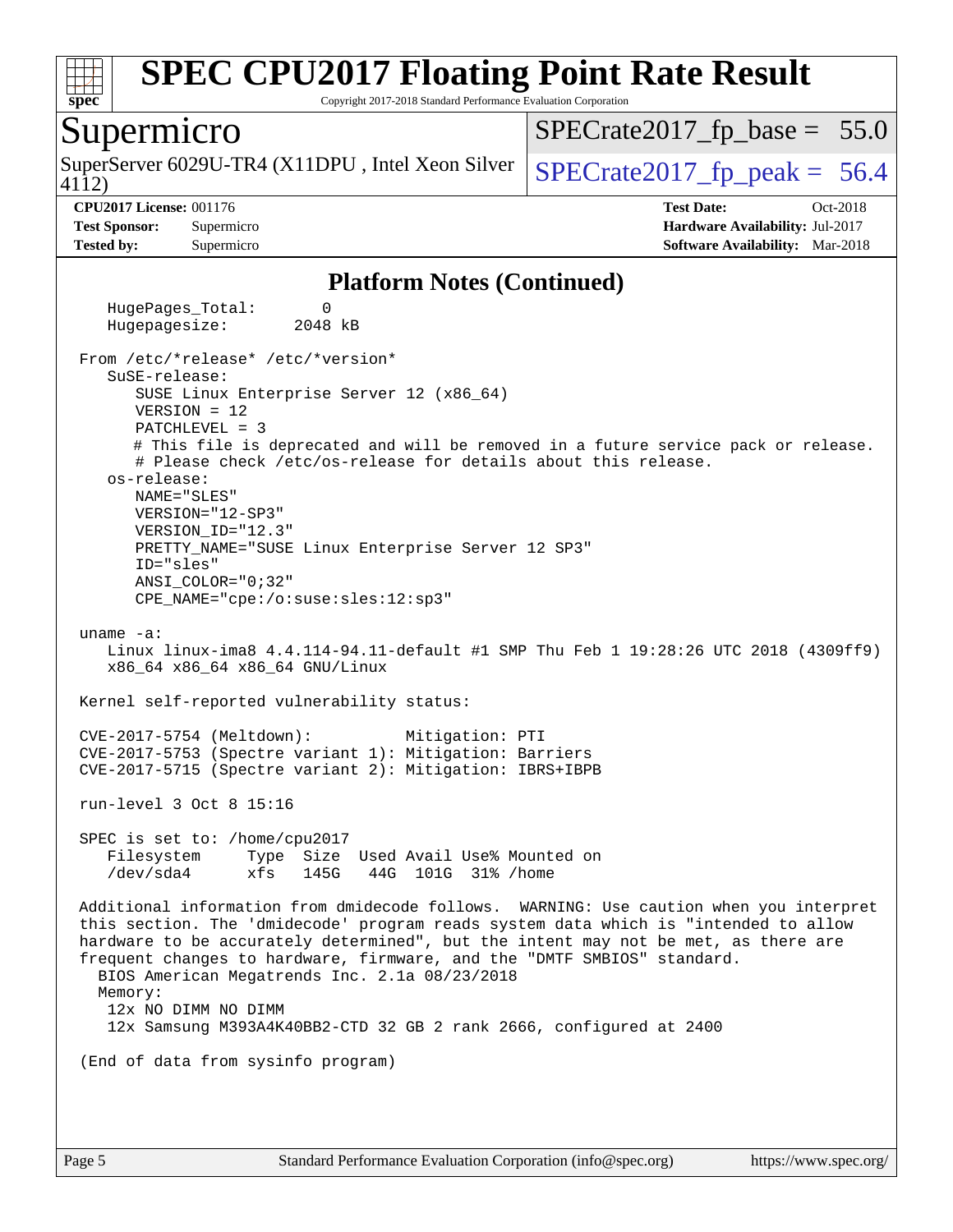

Copyright 2017-2018 Standard Performance Evaluation Corporation

## Supermicro

SuperServer 6029U-TR4 (X11DPU, Intel Xeon Silver  $\sqrt{\text{SPECrate2017\_fp\_peak}} = 56.4$ 

 $SPECrate2017_fp\_base = 55.0$ 

4112)

**[CPU2017 License:](http://www.spec.org/auto/cpu2017/Docs/result-fields.html#CPU2017License)** 001176 **[Test Date:](http://www.spec.org/auto/cpu2017/Docs/result-fields.html#TestDate)** Oct-2018 **[Test Sponsor:](http://www.spec.org/auto/cpu2017/Docs/result-fields.html#TestSponsor)** Supermicro **[Hardware Availability:](http://www.spec.org/auto/cpu2017/Docs/result-fields.html#HardwareAvailability)** Jul-2017 **[Tested by:](http://www.spec.org/auto/cpu2017/Docs/result-fields.html#Testedby)** Supermicro **Supermicro [Software Availability:](http://www.spec.org/auto/cpu2017/Docs/result-fields.html#SoftwareAvailability)** Mar-2018

#### **[Compiler Version Notes](http://www.spec.org/auto/cpu2017/Docs/result-fields.html#CompilerVersionNotes)**

| Page 6                                                                                                                     | Standard Performance Evaluation Corporation (info@spec.org) | https://www.spec.org/ |
|----------------------------------------------------------------------------------------------------------------------------|-------------------------------------------------------------|-----------------------|
|                                                                                                                            | (Continued on next page)                                    |                       |
|                                                                                                                            |                                                             |                       |
| icc (ICC) 18.0.2 20180210<br>Copyright (C) 1985-2018 Intel Corporation. All rights reserved.                               |                                                             |                       |
| icpc (ICC) 18.0.2 20180210<br>Copyright (C) 1985-2018 Intel Corporation. All rights reserved.                              |                                                             |                       |
| $511. povray_r (peak)$<br>CC.                                                                                              |                                                             |                       |
| Copyright (C) 1985-2018 Intel Corporation. All rights reserved.                                                            |                                                             |                       |
| icpc (ICC) 18.0.2 20180210<br>Copyright (C) 1985-2018 Intel Corporation. All rights reserved.<br>icc (ICC) 18.0.2 20180210 |                                                             |                       |
| CC 511.povray_r(base) 526.blender_r(base, peak)                                                                            |                                                             |                       |
| icpc (ICC) 18.0.2 20180210<br>Copyright (C) 1985-2018 Intel Corporation. All rights reserved.                              |                                                             |                       |
| $CXXC 508.namd_r (peak)$                                                                                                   | -----------------------------------                         |                       |
| icpc (ICC) 18.0.2 20180210<br>Copyright (C) 1985-2018 Intel Corporation. All rights reserved.                              |                                                             |                       |
| $CXXC 508.namd_r(base) 510.parest_r(base, peak)$                                                                           |                                                             |                       |
| icc (ICC) 18.0.2 20180210<br>Copyright (C) 1985-2018 Intel Corporation. All rights reserved.                               |                                                             |                       |
| $519.1$ bm r(peak)<br>CC.                                                                                                  |                                                             |                       |
| icc (ICC) 18.0.2 20180210<br>Copyright (C) 1985-2018 Intel Corporation. All rights reserved.                               |                                                             |                       |
| 519.1bm_r(base) 538.imagick_r(base, peak) 544.nab_r(base, peak)<br>CC.                                                     |                                                             |                       |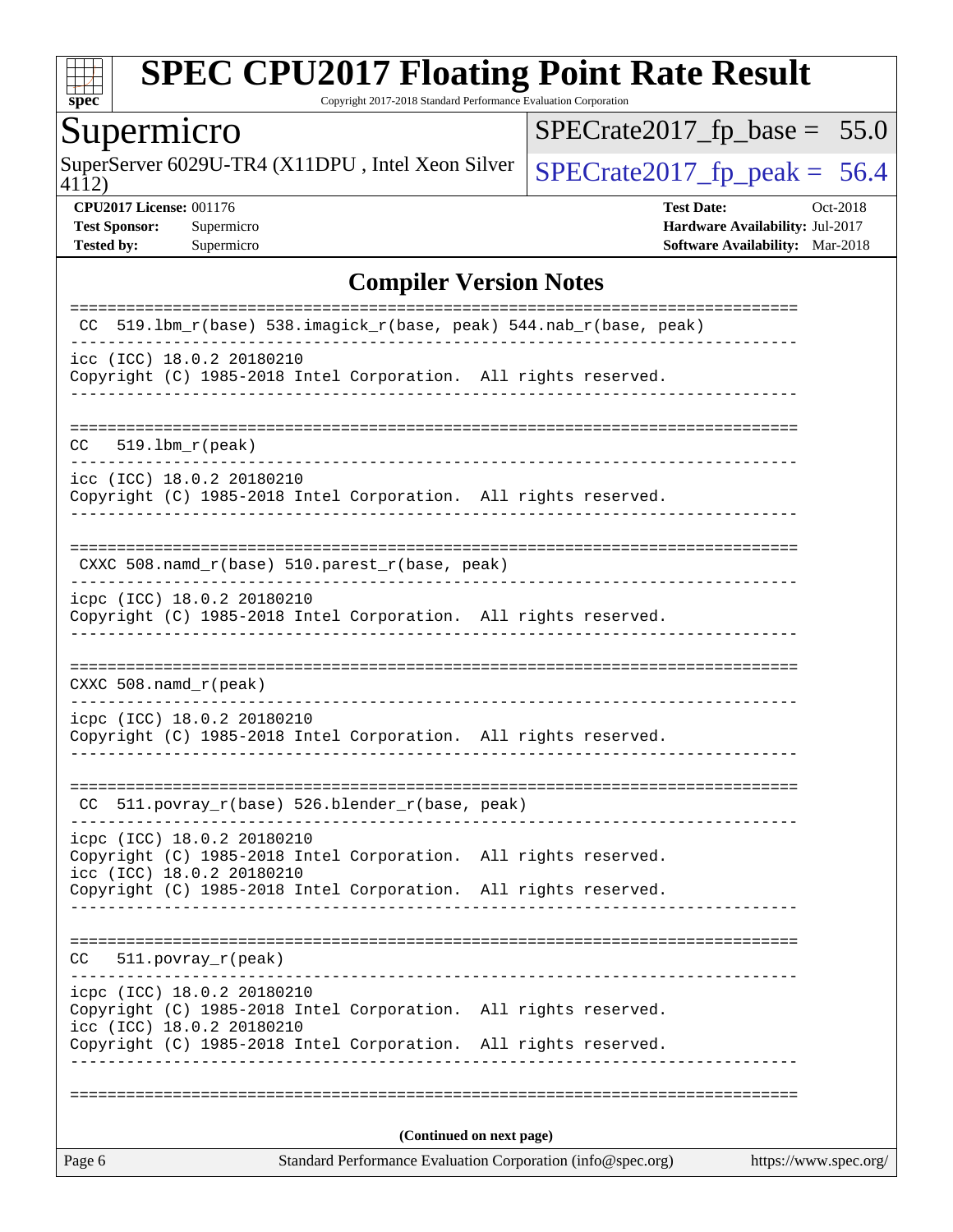

Copyright 2017-2018 Standard Performance Evaluation Corporation

## Supermicro

SuperServer 6029U-TR4 (X11DPU, Intel Xeon Silver  $\big|$  [SPECrate2017\\_fp\\_peak =](http://www.spec.org/auto/cpu2017/Docs/result-fields.html#SPECrate2017fppeak) 56.4

 $SPECrate2017_fp\_base = 55.0$ 

4112)

**[CPU2017 License:](http://www.spec.org/auto/cpu2017/Docs/result-fields.html#CPU2017License)** 001176 **[Test Date:](http://www.spec.org/auto/cpu2017/Docs/result-fields.html#TestDate)** Oct-2018 **[Test Sponsor:](http://www.spec.org/auto/cpu2017/Docs/result-fields.html#TestSponsor)** Supermicro **[Hardware Availability:](http://www.spec.org/auto/cpu2017/Docs/result-fields.html#HardwareAvailability)** Jul-2017 **[Tested by:](http://www.spec.org/auto/cpu2017/Docs/result-fields.html#Testedby)** Supermicro **[Software Availability:](http://www.spec.org/auto/cpu2017/Docs/result-fields.html#SoftwareAvailability)** Mar-2018

#### **[Compiler Version Notes \(Continued\)](http://www.spec.org/auto/cpu2017/Docs/result-fields.html#CompilerVersionNotes)**

| FC  |  | 507.cactuBSSN_r(base, peak)                                |                                                                                                                                    |  |                                                                       |
|-----|--|------------------------------------------------------------|------------------------------------------------------------------------------------------------------------------------------------|--|-----------------------------------------------------------------------|
|     |  | icpc (ICC) 18.0.2 20180210<br>icc (ICC) 18.0.2 20180210    | Copyright (C) 1985-2018 Intel Corporation. All rights reserved.                                                                    |  |                                                                       |
|     |  | ifort (IFORT) 18.0.2 20180210                              | Copyright (C) 1985-2018 Intel Corporation.<br>Copyright (C) 1985-2018 Intel Corporation. All rights reserved.                      |  | All rights reserved.                                                  |
| FC  |  |                                                            |                                                                                                                                    |  | 503.bwaves_r(base, peak) 549.fotonik3d_r(base, peak) 554.roms_r(base) |
|     |  | ifort (IFORT) 18.0.2 20180210                              | Copyright (C) 1985-2018 Intel Corporation. All rights reserved.                                                                    |  |                                                                       |
|     |  | $FC$ 554. roms $r$ (peak)                                  |                                                                                                                                    |  |                                                                       |
|     |  | ifort (IFORT) 18.0.2 20180210                              | Copyright (C) 1985-2018 Intel Corporation. All rights reserved.                                                                    |  |                                                                       |
| CC. |  | $521.wrf_r(base) 527.cam4_r(base)$                         |                                                                                                                                    |  |                                                                       |
|     |  | ifort (IFORT) 18.0.2 20180210<br>icc (ICC) 18.0.2 20180210 | Copyright (C) 1985-2018 Intel Corporation. All rights reserved.                                                                    |  |                                                                       |
|     |  |                                                            | Copyright (C) 1985-2018 Intel Corporation. All rights reserved.                                                                    |  |                                                                       |
| CC  |  | $521.wrf_r(peak) 527.cam4_r(peak)$                         |                                                                                                                                    |  |                                                                       |
|     |  | ifort (IFORT) 18.0.2 20180210<br>icc (ICC) 18.0.2 20180210 | Copyright (C) 1985-2018 Intel Corporation. All rights reserved.<br>Copyright (C) 1985-2018 Intel Corporation. All rights reserved. |  |                                                                       |
|     |  |                                                            |                                                                                                                                    |  |                                                                       |

## **[Base Compiler Invocation](http://www.spec.org/auto/cpu2017/Docs/result-fields.html#BaseCompilerInvocation)**

[C benchmarks:](http://www.spec.org/auto/cpu2017/Docs/result-fields.html#Cbenchmarks) [icc -m64 -std=c11](http://www.spec.org/cpu2017/results/res2018q4/cpu2017-20181015-09217.flags.html#user_CCbase_intel_icc_64bit_c11_33ee0cdaae7deeeab2a9725423ba97205ce30f63b9926c2519791662299b76a0318f32ddfffdc46587804de3178b4f9328c46fa7c2b0cd779d7a61945c91cd35)

**(Continued on next page)**

Page 7 Standard Performance Evaluation Corporation [\(info@spec.org\)](mailto:info@spec.org) <https://www.spec.org/>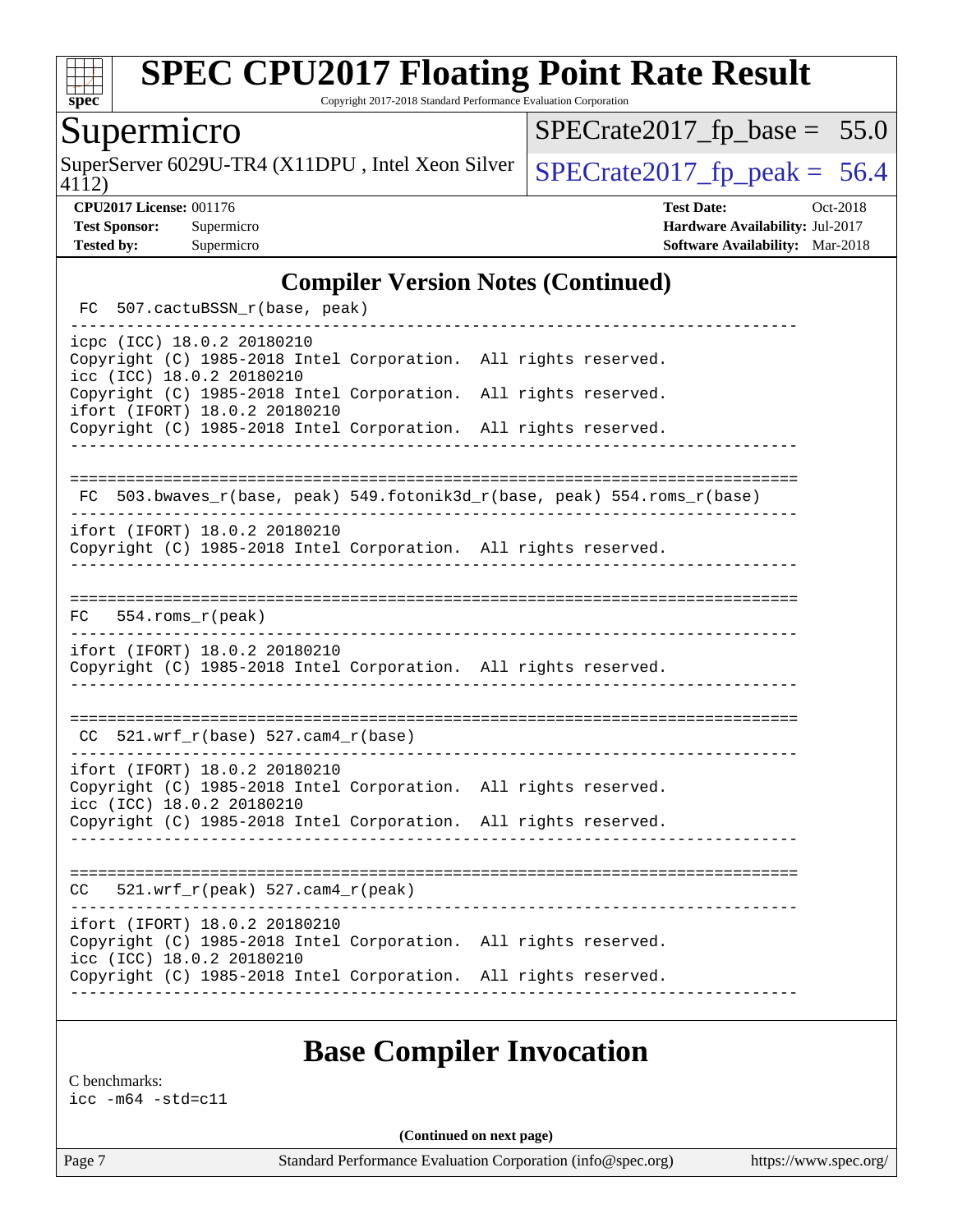

Copyright 2017-2018 Standard Performance Evaluation Corporation

#### Supermicro

4112) SuperServer 6029U-TR4 (X11DPU, Intel Xeon Silver  $\big|$  [SPECrate2017\\_fp\\_peak =](http://www.spec.org/auto/cpu2017/Docs/result-fields.html#SPECrate2017fppeak) 56.4

 $SPECrate2017_fp\_base = 55.0$ 

**[CPU2017 License:](http://www.spec.org/auto/cpu2017/Docs/result-fields.html#CPU2017License)** 001176 **[Test Date:](http://www.spec.org/auto/cpu2017/Docs/result-fields.html#TestDate)** Oct-2018 **[Test Sponsor:](http://www.spec.org/auto/cpu2017/Docs/result-fields.html#TestSponsor)** Supermicro **[Hardware Availability:](http://www.spec.org/auto/cpu2017/Docs/result-fields.html#HardwareAvailability)** Jul-2017 **[Tested by:](http://www.spec.org/auto/cpu2017/Docs/result-fields.html#Testedby)** Supermicro **[Software Availability:](http://www.spec.org/auto/cpu2017/Docs/result-fields.html#SoftwareAvailability)** Mar-2018

## **[Base Compiler Invocation \(Continued\)](http://www.spec.org/auto/cpu2017/Docs/result-fields.html#BaseCompilerInvocation)**

[C++ benchmarks](http://www.spec.org/auto/cpu2017/Docs/result-fields.html#CXXbenchmarks): [icpc -m64](http://www.spec.org/cpu2017/results/res2018q4/cpu2017-20181015-09217.flags.html#user_CXXbase_intel_icpc_64bit_4ecb2543ae3f1412ef961e0650ca070fec7b7afdcd6ed48761b84423119d1bf6bdf5cad15b44d48e7256388bc77273b966e5eb805aefd121eb22e9299b2ec9d9)

[Fortran benchmarks](http://www.spec.org/auto/cpu2017/Docs/result-fields.html#Fortranbenchmarks): [ifort -m64](http://www.spec.org/cpu2017/results/res2018q4/cpu2017-20181015-09217.flags.html#user_FCbase_intel_ifort_64bit_24f2bb282fbaeffd6157abe4f878425411749daecae9a33200eee2bee2fe76f3b89351d69a8130dd5949958ce389cf37ff59a95e7a40d588e8d3a57e0c3fd751)

[Benchmarks using both Fortran and C:](http://www.spec.org/auto/cpu2017/Docs/result-fields.html#BenchmarksusingbothFortranandC) [ifort -m64](http://www.spec.org/cpu2017/results/res2018q4/cpu2017-20181015-09217.flags.html#user_CC_FCbase_intel_ifort_64bit_24f2bb282fbaeffd6157abe4f878425411749daecae9a33200eee2bee2fe76f3b89351d69a8130dd5949958ce389cf37ff59a95e7a40d588e8d3a57e0c3fd751) [icc -m64 -std=c11](http://www.spec.org/cpu2017/results/res2018q4/cpu2017-20181015-09217.flags.html#user_CC_FCbase_intel_icc_64bit_c11_33ee0cdaae7deeeab2a9725423ba97205ce30f63b9926c2519791662299b76a0318f32ddfffdc46587804de3178b4f9328c46fa7c2b0cd779d7a61945c91cd35)

[Benchmarks using both C and C++](http://www.spec.org/auto/cpu2017/Docs/result-fields.html#BenchmarksusingbothCandCXX): [icpc -m64](http://www.spec.org/cpu2017/results/res2018q4/cpu2017-20181015-09217.flags.html#user_CC_CXXbase_intel_icpc_64bit_4ecb2543ae3f1412ef961e0650ca070fec7b7afdcd6ed48761b84423119d1bf6bdf5cad15b44d48e7256388bc77273b966e5eb805aefd121eb22e9299b2ec9d9) [icc -m64 -std=c11](http://www.spec.org/cpu2017/results/res2018q4/cpu2017-20181015-09217.flags.html#user_CC_CXXbase_intel_icc_64bit_c11_33ee0cdaae7deeeab2a9725423ba97205ce30f63b9926c2519791662299b76a0318f32ddfffdc46587804de3178b4f9328c46fa7c2b0cd779d7a61945c91cd35)

[Benchmarks using Fortran, C, and C++:](http://www.spec.org/auto/cpu2017/Docs/result-fields.html#BenchmarksusingFortranCandCXX) [icpc -m64](http://www.spec.org/cpu2017/results/res2018q4/cpu2017-20181015-09217.flags.html#user_CC_CXX_FCbase_intel_icpc_64bit_4ecb2543ae3f1412ef961e0650ca070fec7b7afdcd6ed48761b84423119d1bf6bdf5cad15b44d48e7256388bc77273b966e5eb805aefd121eb22e9299b2ec9d9) [icc -m64 -std=c11](http://www.spec.org/cpu2017/results/res2018q4/cpu2017-20181015-09217.flags.html#user_CC_CXX_FCbase_intel_icc_64bit_c11_33ee0cdaae7deeeab2a9725423ba97205ce30f63b9926c2519791662299b76a0318f32ddfffdc46587804de3178b4f9328c46fa7c2b0cd779d7a61945c91cd35) [ifort -m64](http://www.spec.org/cpu2017/results/res2018q4/cpu2017-20181015-09217.flags.html#user_CC_CXX_FCbase_intel_ifort_64bit_24f2bb282fbaeffd6157abe4f878425411749daecae9a33200eee2bee2fe76f3b89351d69a8130dd5949958ce389cf37ff59a95e7a40d588e8d3a57e0c3fd751)

## **[Base Portability Flags](http://www.spec.org/auto/cpu2017/Docs/result-fields.html#BasePortabilityFlags)**

 503.bwaves\_r: [-DSPEC\\_LP64](http://www.spec.org/cpu2017/results/res2018q4/cpu2017-20181015-09217.flags.html#suite_basePORTABILITY503_bwaves_r_DSPEC_LP64) 507.cactuBSSN\_r: [-DSPEC\\_LP64](http://www.spec.org/cpu2017/results/res2018q4/cpu2017-20181015-09217.flags.html#suite_basePORTABILITY507_cactuBSSN_r_DSPEC_LP64) 508.namd\_r: [-DSPEC\\_LP64](http://www.spec.org/cpu2017/results/res2018q4/cpu2017-20181015-09217.flags.html#suite_basePORTABILITY508_namd_r_DSPEC_LP64) 510.parest\_r: [-DSPEC\\_LP64](http://www.spec.org/cpu2017/results/res2018q4/cpu2017-20181015-09217.flags.html#suite_basePORTABILITY510_parest_r_DSPEC_LP64) 511.povray\_r: [-DSPEC\\_LP64](http://www.spec.org/cpu2017/results/res2018q4/cpu2017-20181015-09217.flags.html#suite_basePORTABILITY511_povray_r_DSPEC_LP64) 519.lbm\_r: [-DSPEC\\_LP64](http://www.spec.org/cpu2017/results/res2018q4/cpu2017-20181015-09217.flags.html#suite_basePORTABILITY519_lbm_r_DSPEC_LP64) 521.wrf\_r: [-DSPEC\\_LP64](http://www.spec.org/cpu2017/results/res2018q4/cpu2017-20181015-09217.flags.html#suite_basePORTABILITY521_wrf_r_DSPEC_LP64) [-DSPEC\\_CASE\\_FLAG](http://www.spec.org/cpu2017/results/res2018q4/cpu2017-20181015-09217.flags.html#b521.wrf_r_baseCPORTABILITY_DSPEC_CASE_FLAG) [-convert big\\_endian](http://www.spec.org/cpu2017/results/res2018q4/cpu2017-20181015-09217.flags.html#user_baseFPORTABILITY521_wrf_r_convert_big_endian_c3194028bc08c63ac5d04de18c48ce6d347e4e562e8892b8bdbdc0214820426deb8554edfa529a3fb25a586e65a3d812c835984020483e7e73212c4d31a38223) 526.blender\_r: [-DSPEC\\_LP64](http://www.spec.org/cpu2017/results/res2018q4/cpu2017-20181015-09217.flags.html#suite_basePORTABILITY526_blender_r_DSPEC_LP64) [-DSPEC\\_LINUX](http://www.spec.org/cpu2017/results/res2018q4/cpu2017-20181015-09217.flags.html#b526.blender_r_baseCPORTABILITY_DSPEC_LINUX) [-funsigned-char](http://www.spec.org/cpu2017/results/res2018q4/cpu2017-20181015-09217.flags.html#user_baseCPORTABILITY526_blender_r_force_uchar_40c60f00ab013830e2dd6774aeded3ff59883ba5a1fc5fc14077f794d777847726e2a5858cbc7672e36e1b067e7e5c1d9a74f7176df07886a243d7cc18edfe67) 527.cam4\_r: [-DSPEC\\_LP64](http://www.spec.org/cpu2017/results/res2018q4/cpu2017-20181015-09217.flags.html#suite_basePORTABILITY527_cam4_r_DSPEC_LP64) [-DSPEC\\_CASE\\_FLAG](http://www.spec.org/cpu2017/results/res2018q4/cpu2017-20181015-09217.flags.html#b527.cam4_r_baseCPORTABILITY_DSPEC_CASE_FLAG) 538.imagick\_r: [-DSPEC\\_LP64](http://www.spec.org/cpu2017/results/res2018q4/cpu2017-20181015-09217.flags.html#suite_basePORTABILITY538_imagick_r_DSPEC_LP64) 544.nab\_r: [-DSPEC\\_LP64](http://www.spec.org/cpu2017/results/res2018q4/cpu2017-20181015-09217.flags.html#suite_basePORTABILITY544_nab_r_DSPEC_LP64) 549.fotonik3d\_r: [-DSPEC\\_LP64](http://www.spec.org/cpu2017/results/res2018q4/cpu2017-20181015-09217.flags.html#suite_basePORTABILITY549_fotonik3d_r_DSPEC_LP64) 554.roms\_r: [-DSPEC\\_LP64](http://www.spec.org/cpu2017/results/res2018q4/cpu2017-20181015-09217.flags.html#suite_basePORTABILITY554_roms_r_DSPEC_LP64)

## **[Base Optimization Flags](http://www.spec.org/auto/cpu2017/Docs/result-fields.html#BaseOptimizationFlags)**

[C benchmarks](http://www.spec.org/auto/cpu2017/Docs/result-fields.html#Cbenchmarks):

[-xCORE-AVX2](http://www.spec.org/cpu2017/results/res2018q4/cpu2017-20181015-09217.flags.html#user_CCbase_f-xCORE-AVX2) [-ipo](http://www.spec.org/cpu2017/results/res2018q4/cpu2017-20181015-09217.flags.html#user_CCbase_f-ipo) [-O3](http://www.spec.org/cpu2017/results/res2018q4/cpu2017-20181015-09217.flags.html#user_CCbase_f-O3) [-no-prec-div](http://www.spec.org/cpu2017/results/res2018q4/cpu2017-20181015-09217.flags.html#user_CCbase_f-no-prec-div) [-qopt-prefetch](http://www.spec.org/cpu2017/results/res2018q4/cpu2017-20181015-09217.flags.html#user_CCbase_f-qopt-prefetch) [-ffinite-math-only](http://www.spec.org/cpu2017/results/res2018q4/cpu2017-20181015-09217.flags.html#user_CCbase_f_finite_math_only_cb91587bd2077682c4b38af759c288ed7c732db004271a9512da14a4f8007909a5f1427ecbf1a0fb78ff2a814402c6114ac565ca162485bbcae155b5e4258871) [-qopt-mem-layout-trans=3](http://www.spec.org/cpu2017/results/res2018q4/cpu2017-20181015-09217.flags.html#user_CCbase_f-qopt-mem-layout-trans_de80db37974c74b1f0e20d883f0b675c88c3b01e9d123adea9b28688d64333345fb62bc4a798493513fdb68f60282f9a726aa07f478b2f7113531aecce732043)

#### [C++ benchmarks:](http://www.spec.org/auto/cpu2017/Docs/result-fields.html#CXXbenchmarks)

[-xCORE-AVX2](http://www.spec.org/cpu2017/results/res2018q4/cpu2017-20181015-09217.flags.html#user_CXXbase_f-xCORE-AVX2) [-ipo](http://www.spec.org/cpu2017/results/res2018q4/cpu2017-20181015-09217.flags.html#user_CXXbase_f-ipo) [-O3](http://www.spec.org/cpu2017/results/res2018q4/cpu2017-20181015-09217.flags.html#user_CXXbase_f-O3) [-no-prec-div](http://www.spec.org/cpu2017/results/res2018q4/cpu2017-20181015-09217.flags.html#user_CXXbase_f-no-prec-div) [-qopt-prefetch](http://www.spec.org/cpu2017/results/res2018q4/cpu2017-20181015-09217.flags.html#user_CXXbase_f-qopt-prefetch) [-ffinite-math-only](http://www.spec.org/cpu2017/results/res2018q4/cpu2017-20181015-09217.flags.html#user_CXXbase_f_finite_math_only_cb91587bd2077682c4b38af759c288ed7c732db004271a9512da14a4f8007909a5f1427ecbf1a0fb78ff2a814402c6114ac565ca162485bbcae155b5e4258871) [-qopt-mem-layout-trans=3](http://www.spec.org/cpu2017/results/res2018q4/cpu2017-20181015-09217.flags.html#user_CXXbase_f-qopt-mem-layout-trans_de80db37974c74b1f0e20d883f0b675c88c3b01e9d123adea9b28688d64333345fb62bc4a798493513fdb68f60282f9a726aa07f478b2f7113531aecce732043)

**(Continued on next page)**

Page 8 Standard Performance Evaluation Corporation [\(info@spec.org\)](mailto:info@spec.org) <https://www.spec.org/>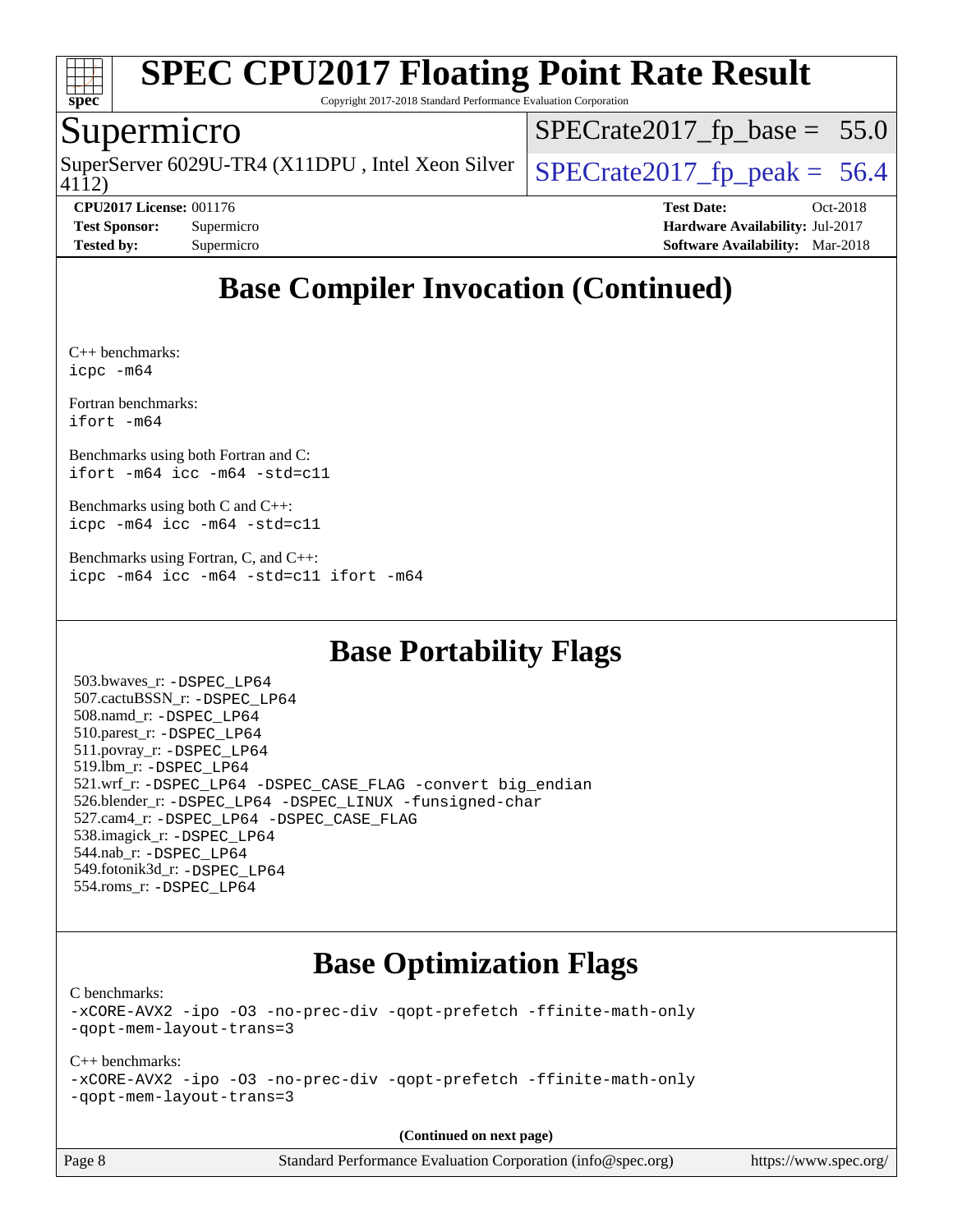

Copyright 2017-2018 Standard Performance Evaluation Corporation

#### Supermicro

SuperServer 6029U-TR4 (X11DPU, Intel Xeon Silver  $\big|$  SPECrate 2017 fp peak = 56.4

 $SPECTate2017_fp\_base = 55.0$ 

4112)

**[CPU2017 License:](http://www.spec.org/auto/cpu2017/Docs/result-fields.html#CPU2017License)** 001176 **[Test Date:](http://www.spec.org/auto/cpu2017/Docs/result-fields.html#TestDate)** Oct-2018 **[Test Sponsor:](http://www.spec.org/auto/cpu2017/Docs/result-fields.html#TestSponsor)** Supermicro **[Hardware Availability:](http://www.spec.org/auto/cpu2017/Docs/result-fields.html#HardwareAvailability)** Jul-2017 **[Tested by:](http://www.spec.org/auto/cpu2017/Docs/result-fields.html#Testedby)** Supermicro **[Software Availability:](http://www.spec.org/auto/cpu2017/Docs/result-fields.html#SoftwareAvailability)** Mar-2018

## **[Base Optimization Flags \(Continued\)](http://www.spec.org/auto/cpu2017/Docs/result-fields.html#BaseOptimizationFlags)**

[Fortran benchmarks](http://www.spec.org/auto/cpu2017/Docs/result-fields.html#Fortranbenchmarks):

[-xCORE-AVX2](http://www.spec.org/cpu2017/results/res2018q4/cpu2017-20181015-09217.flags.html#user_FCbase_f-xCORE-AVX2) [-ipo](http://www.spec.org/cpu2017/results/res2018q4/cpu2017-20181015-09217.flags.html#user_FCbase_f-ipo) [-O3](http://www.spec.org/cpu2017/results/res2018q4/cpu2017-20181015-09217.flags.html#user_FCbase_f-O3) [-no-prec-div](http://www.spec.org/cpu2017/results/res2018q4/cpu2017-20181015-09217.flags.html#user_FCbase_f-no-prec-div) [-qopt-prefetch](http://www.spec.org/cpu2017/results/res2018q4/cpu2017-20181015-09217.flags.html#user_FCbase_f-qopt-prefetch) [-ffinite-math-only](http://www.spec.org/cpu2017/results/res2018q4/cpu2017-20181015-09217.flags.html#user_FCbase_f_finite_math_only_cb91587bd2077682c4b38af759c288ed7c732db004271a9512da14a4f8007909a5f1427ecbf1a0fb78ff2a814402c6114ac565ca162485bbcae155b5e4258871) [-qopt-mem-layout-trans=3](http://www.spec.org/cpu2017/results/res2018q4/cpu2017-20181015-09217.flags.html#user_FCbase_f-qopt-mem-layout-trans_de80db37974c74b1f0e20d883f0b675c88c3b01e9d123adea9b28688d64333345fb62bc4a798493513fdb68f60282f9a726aa07f478b2f7113531aecce732043) [-auto](http://www.spec.org/cpu2017/results/res2018q4/cpu2017-20181015-09217.flags.html#user_FCbase_f-auto) [-nostandard-realloc-lhs](http://www.spec.org/cpu2017/results/res2018q4/cpu2017-20181015-09217.flags.html#user_FCbase_f_2003_std_realloc_82b4557e90729c0f113870c07e44d33d6f5a304b4f63d4c15d2d0f1fab99f5daaed73bdb9275d9ae411527f28b936061aa8b9c8f2d63842963b95c9dd6426b8a)

[Benchmarks using both Fortran and C](http://www.spec.org/auto/cpu2017/Docs/result-fields.html#BenchmarksusingbothFortranandC):

[-xCORE-AVX2](http://www.spec.org/cpu2017/results/res2018q4/cpu2017-20181015-09217.flags.html#user_CC_FCbase_f-xCORE-AVX2) [-ipo](http://www.spec.org/cpu2017/results/res2018q4/cpu2017-20181015-09217.flags.html#user_CC_FCbase_f-ipo) [-O3](http://www.spec.org/cpu2017/results/res2018q4/cpu2017-20181015-09217.flags.html#user_CC_FCbase_f-O3) [-no-prec-div](http://www.spec.org/cpu2017/results/res2018q4/cpu2017-20181015-09217.flags.html#user_CC_FCbase_f-no-prec-div) [-qopt-prefetch](http://www.spec.org/cpu2017/results/res2018q4/cpu2017-20181015-09217.flags.html#user_CC_FCbase_f-qopt-prefetch) [-ffinite-math-only](http://www.spec.org/cpu2017/results/res2018q4/cpu2017-20181015-09217.flags.html#user_CC_FCbase_f_finite_math_only_cb91587bd2077682c4b38af759c288ed7c732db004271a9512da14a4f8007909a5f1427ecbf1a0fb78ff2a814402c6114ac565ca162485bbcae155b5e4258871) [-qopt-mem-layout-trans=3](http://www.spec.org/cpu2017/results/res2018q4/cpu2017-20181015-09217.flags.html#user_CC_FCbase_f-qopt-mem-layout-trans_de80db37974c74b1f0e20d883f0b675c88c3b01e9d123adea9b28688d64333345fb62bc4a798493513fdb68f60282f9a726aa07f478b2f7113531aecce732043) [-auto](http://www.spec.org/cpu2017/results/res2018q4/cpu2017-20181015-09217.flags.html#user_CC_FCbase_f-auto) [-nostandard-realloc-lhs](http://www.spec.org/cpu2017/results/res2018q4/cpu2017-20181015-09217.flags.html#user_CC_FCbase_f_2003_std_realloc_82b4557e90729c0f113870c07e44d33d6f5a304b4f63d4c15d2d0f1fab99f5daaed73bdb9275d9ae411527f28b936061aa8b9c8f2d63842963b95c9dd6426b8a)

[Benchmarks using both C and C++](http://www.spec.org/auto/cpu2017/Docs/result-fields.html#BenchmarksusingbothCandCXX): [-xCORE-AVX2](http://www.spec.org/cpu2017/results/res2018q4/cpu2017-20181015-09217.flags.html#user_CC_CXXbase_f-xCORE-AVX2) [-ipo](http://www.spec.org/cpu2017/results/res2018q4/cpu2017-20181015-09217.flags.html#user_CC_CXXbase_f-ipo) [-O3](http://www.spec.org/cpu2017/results/res2018q4/cpu2017-20181015-09217.flags.html#user_CC_CXXbase_f-O3) [-no-prec-div](http://www.spec.org/cpu2017/results/res2018q4/cpu2017-20181015-09217.flags.html#user_CC_CXXbase_f-no-prec-div) [-qopt-prefetch](http://www.spec.org/cpu2017/results/res2018q4/cpu2017-20181015-09217.flags.html#user_CC_CXXbase_f-qopt-prefetch) [-ffinite-math-only](http://www.spec.org/cpu2017/results/res2018q4/cpu2017-20181015-09217.flags.html#user_CC_CXXbase_f_finite_math_only_cb91587bd2077682c4b38af759c288ed7c732db004271a9512da14a4f8007909a5f1427ecbf1a0fb78ff2a814402c6114ac565ca162485bbcae155b5e4258871) [-qopt-mem-layout-trans=3](http://www.spec.org/cpu2017/results/res2018q4/cpu2017-20181015-09217.flags.html#user_CC_CXXbase_f-qopt-mem-layout-trans_de80db37974c74b1f0e20d883f0b675c88c3b01e9d123adea9b28688d64333345fb62bc4a798493513fdb68f60282f9a726aa07f478b2f7113531aecce732043)

[Benchmarks using Fortran, C, and C++:](http://www.spec.org/auto/cpu2017/Docs/result-fields.html#BenchmarksusingFortranCandCXX) [-xCORE-AVX2](http://www.spec.org/cpu2017/results/res2018q4/cpu2017-20181015-09217.flags.html#user_CC_CXX_FCbase_f-xCORE-AVX2) [-ipo](http://www.spec.org/cpu2017/results/res2018q4/cpu2017-20181015-09217.flags.html#user_CC_CXX_FCbase_f-ipo) [-O3](http://www.spec.org/cpu2017/results/res2018q4/cpu2017-20181015-09217.flags.html#user_CC_CXX_FCbase_f-O3) [-no-prec-div](http://www.spec.org/cpu2017/results/res2018q4/cpu2017-20181015-09217.flags.html#user_CC_CXX_FCbase_f-no-prec-div) [-qopt-prefetch](http://www.spec.org/cpu2017/results/res2018q4/cpu2017-20181015-09217.flags.html#user_CC_CXX_FCbase_f-qopt-prefetch) [-ffinite-math-only](http://www.spec.org/cpu2017/results/res2018q4/cpu2017-20181015-09217.flags.html#user_CC_CXX_FCbase_f_finite_math_only_cb91587bd2077682c4b38af759c288ed7c732db004271a9512da14a4f8007909a5f1427ecbf1a0fb78ff2a814402c6114ac565ca162485bbcae155b5e4258871) [-qopt-mem-layout-trans=3](http://www.spec.org/cpu2017/results/res2018q4/cpu2017-20181015-09217.flags.html#user_CC_CXX_FCbase_f-qopt-mem-layout-trans_de80db37974c74b1f0e20d883f0b675c88c3b01e9d123adea9b28688d64333345fb62bc4a798493513fdb68f60282f9a726aa07f478b2f7113531aecce732043) [-auto](http://www.spec.org/cpu2017/results/res2018q4/cpu2017-20181015-09217.flags.html#user_CC_CXX_FCbase_f-auto) [-nostandard-realloc-lhs](http://www.spec.org/cpu2017/results/res2018q4/cpu2017-20181015-09217.flags.html#user_CC_CXX_FCbase_f_2003_std_realloc_82b4557e90729c0f113870c07e44d33d6f5a304b4f63d4c15d2d0f1fab99f5daaed73bdb9275d9ae411527f28b936061aa8b9c8f2d63842963b95c9dd6426b8a)

## **[Peak Compiler Invocation](http://www.spec.org/auto/cpu2017/Docs/result-fields.html#PeakCompilerInvocation)**

[C benchmarks](http://www.spec.org/auto/cpu2017/Docs/result-fields.html#Cbenchmarks): [icc -m64 -std=c11](http://www.spec.org/cpu2017/results/res2018q4/cpu2017-20181015-09217.flags.html#user_CCpeak_intel_icc_64bit_c11_33ee0cdaae7deeeab2a9725423ba97205ce30f63b9926c2519791662299b76a0318f32ddfffdc46587804de3178b4f9328c46fa7c2b0cd779d7a61945c91cd35)

[C++ benchmarks:](http://www.spec.org/auto/cpu2017/Docs/result-fields.html#CXXbenchmarks) [icpc -m64](http://www.spec.org/cpu2017/results/res2018q4/cpu2017-20181015-09217.flags.html#user_CXXpeak_intel_icpc_64bit_4ecb2543ae3f1412ef961e0650ca070fec7b7afdcd6ed48761b84423119d1bf6bdf5cad15b44d48e7256388bc77273b966e5eb805aefd121eb22e9299b2ec9d9)

[Fortran benchmarks](http://www.spec.org/auto/cpu2017/Docs/result-fields.html#Fortranbenchmarks): [ifort -m64](http://www.spec.org/cpu2017/results/res2018q4/cpu2017-20181015-09217.flags.html#user_FCpeak_intel_ifort_64bit_24f2bb282fbaeffd6157abe4f878425411749daecae9a33200eee2bee2fe76f3b89351d69a8130dd5949958ce389cf37ff59a95e7a40d588e8d3a57e0c3fd751)

[Benchmarks using both Fortran and C](http://www.spec.org/auto/cpu2017/Docs/result-fields.html#BenchmarksusingbothFortranandC): [ifort -m64](http://www.spec.org/cpu2017/results/res2018q4/cpu2017-20181015-09217.flags.html#user_CC_FCpeak_intel_ifort_64bit_24f2bb282fbaeffd6157abe4f878425411749daecae9a33200eee2bee2fe76f3b89351d69a8130dd5949958ce389cf37ff59a95e7a40d588e8d3a57e0c3fd751) [icc -m64 -std=c11](http://www.spec.org/cpu2017/results/res2018q4/cpu2017-20181015-09217.flags.html#user_CC_FCpeak_intel_icc_64bit_c11_33ee0cdaae7deeeab2a9725423ba97205ce30f63b9926c2519791662299b76a0318f32ddfffdc46587804de3178b4f9328c46fa7c2b0cd779d7a61945c91cd35)

[Benchmarks using both C and C++](http://www.spec.org/auto/cpu2017/Docs/result-fields.html#BenchmarksusingbothCandCXX): [icpc -m64](http://www.spec.org/cpu2017/results/res2018q4/cpu2017-20181015-09217.flags.html#user_CC_CXXpeak_intel_icpc_64bit_4ecb2543ae3f1412ef961e0650ca070fec7b7afdcd6ed48761b84423119d1bf6bdf5cad15b44d48e7256388bc77273b966e5eb805aefd121eb22e9299b2ec9d9) [icc -m64 -std=c11](http://www.spec.org/cpu2017/results/res2018q4/cpu2017-20181015-09217.flags.html#user_CC_CXXpeak_intel_icc_64bit_c11_33ee0cdaae7deeeab2a9725423ba97205ce30f63b9926c2519791662299b76a0318f32ddfffdc46587804de3178b4f9328c46fa7c2b0cd779d7a61945c91cd35)

[Benchmarks using Fortran, C, and C++:](http://www.spec.org/auto/cpu2017/Docs/result-fields.html#BenchmarksusingFortranCandCXX) [icpc -m64](http://www.spec.org/cpu2017/results/res2018q4/cpu2017-20181015-09217.flags.html#user_CC_CXX_FCpeak_intel_icpc_64bit_4ecb2543ae3f1412ef961e0650ca070fec7b7afdcd6ed48761b84423119d1bf6bdf5cad15b44d48e7256388bc77273b966e5eb805aefd121eb22e9299b2ec9d9) [icc -m64 -std=c11](http://www.spec.org/cpu2017/results/res2018q4/cpu2017-20181015-09217.flags.html#user_CC_CXX_FCpeak_intel_icc_64bit_c11_33ee0cdaae7deeeab2a9725423ba97205ce30f63b9926c2519791662299b76a0318f32ddfffdc46587804de3178b4f9328c46fa7c2b0cd779d7a61945c91cd35) [ifort -m64](http://www.spec.org/cpu2017/results/res2018q4/cpu2017-20181015-09217.flags.html#user_CC_CXX_FCpeak_intel_ifort_64bit_24f2bb282fbaeffd6157abe4f878425411749daecae9a33200eee2bee2fe76f3b89351d69a8130dd5949958ce389cf37ff59a95e7a40d588e8d3a57e0c3fd751)

## **[Peak Portability Flags](http://www.spec.org/auto/cpu2017/Docs/result-fields.html#PeakPortabilityFlags)**

Same as Base Portability Flags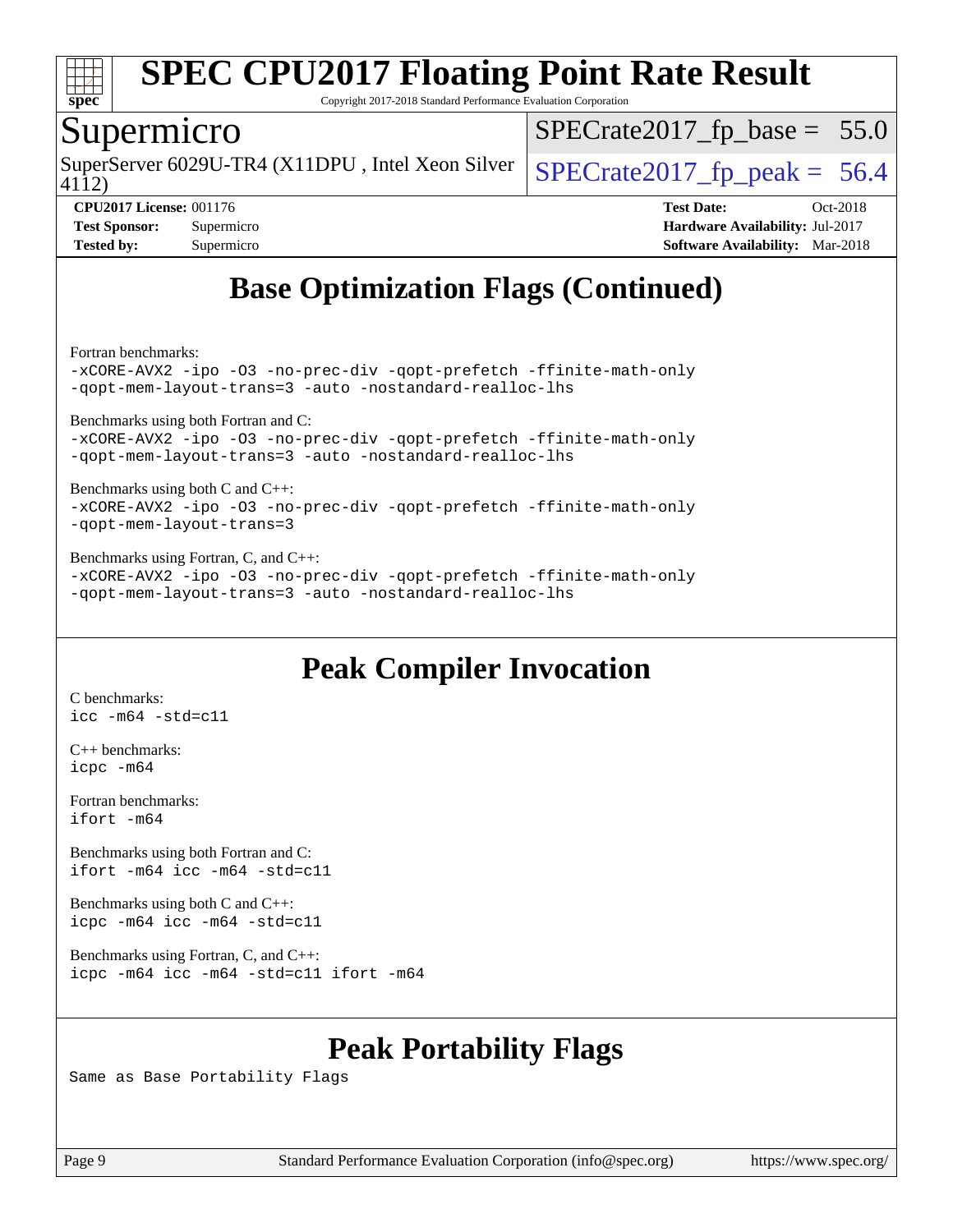

Copyright 2017-2018 Standard Performance Evaluation Corporation

#### Supermicro

4112) SuperServer 6029U-TR4 (X11DPU, Intel Xeon Silver  $\big|$  SPECrate 2017 fp peak = 56.4

 $SPECrate2017_fp\_base = 55.0$ 

**[CPU2017 License:](http://www.spec.org/auto/cpu2017/Docs/result-fields.html#CPU2017License)** 001176 **[Test Date:](http://www.spec.org/auto/cpu2017/Docs/result-fields.html#TestDate)** Oct-2018 **[Test Sponsor:](http://www.spec.org/auto/cpu2017/Docs/result-fields.html#TestSponsor)** Supermicro **[Hardware Availability:](http://www.spec.org/auto/cpu2017/Docs/result-fields.html#HardwareAvailability)** Jul-2017 **[Tested by:](http://www.spec.org/auto/cpu2017/Docs/result-fields.html#Testedby)** Supermicro **[Software Availability:](http://www.spec.org/auto/cpu2017/Docs/result-fields.html#SoftwareAvailability)** Mar-2018

## **[Peak Optimization Flags](http://www.spec.org/auto/cpu2017/Docs/result-fields.html#PeakOptimizationFlags)**

```
C benchmarks:
```
 519.lbm\_r: [-prof-gen](http://www.spec.org/cpu2017/results/res2018q4/cpu2017-20181015-09217.flags.html#user_peakPASS1_CFLAGSPASS1_LDFLAGS519_lbm_r_prof_gen_5aa4926d6013ddb2a31985c654b3eb18169fc0c6952a63635c234f711e6e63dd76e94ad52365559451ec499a2cdb89e4dc58ba4c67ef54ca681ffbe1461d6b36)(pass 1) [-prof-use](http://www.spec.org/cpu2017/results/res2018q4/cpu2017-20181015-09217.flags.html#user_peakPASS2_CFLAGSPASS2_LDFLAGS519_lbm_r_prof_use_1a21ceae95f36a2b53c25747139a6c16ca95bd9def2a207b4f0849963b97e94f5260e30a0c64f4bb623698870e679ca08317ef8150905d41bd88c6f78df73f19)(pass 2) [-ipo](http://www.spec.org/cpu2017/results/res2018q4/cpu2017-20181015-09217.flags.html#user_peakPASS1_COPTIMIZEPASS2_COPTIMIZE519_lbm_r_f-ipo) [-xCORE-AVX2](http://www.spec.org/cpu2017/results/res2018q4/cpu2017-20181015-09217.flags.html#user_peakPASS2_COPTIMIZE519_lbm_r_f-xCORE-AVX2) [-O3](http://www.spec.org/cpu2017/results/res2018q4/cpu2017-20181015-09217.flags.html#user_peakPASS1_COPTIMIZEPASS2_COPTIMIZE519_lbm_r_f-O3) [-no-prec-div](http://www.spec.org/cpu2017/results/res2018q4/cpu2017-20181015-09217.flags.html#user_peakPASS1_COPTIMIZEPASS2_COPTIMIZE519_lbm_r_f-no-prec-div) [-qopt-prefetch](http://www.spec.org/cpu2017/results/res2018q4/cpu2017-20181015-09217.flags.html#user_peakPASS1_COPTIMIZEPASS2_COPTIMIZE519_lbm_r_f-qopt-prefetch) [-ffinite-math-only](http://www.spec.org/cpu2017/results/res2018q4/cpu2017-20181015-09217.flags.html#user_peakPASS1_COPTIMIZEPASS2_COPTIMIZE519_lbm_r_f_finite_math_only_cb91587bd2077682c4b38af759c288ed7c732db004271a9512da14a4f8007909a5f1427ecbf1a0fb78ff2a814402c6114ac565ca162485bbcae155b5e4258871) [-qopt-mem-layout-trans=3](http://www.spec.org/cpu2017/results/res2018q4/cpu2017-20181015-09217.flags.html#user_peakPASS1_COPTIMIZEPASS2_COPTIMIZE519_lbm_r_f-qopt-mem-layout-trans_de80db37974c74b1f0e20d883f0b675c88c3b01e9d123adea9b28688d64333345fb62bc4a798493513fdb68f60282f9a726aa07f478b2f7113531aecce732043) 538.imagick\_r: basepeak = yes 544.nab\_r: [-xCORE-AVX2](http://www.spec.org/cpu2017/results/res2018q4/cpu2017-20181015-09217.flags.html#user_peakCOPTIMIZE544_nab_r_f-xCORE-AVX2) [-ipo](http://www.spec.org/cpu2017/results/res2018q4/cpu2017-20181015-09217.flags.html#user_peakCOPTIMIZE544_nab_r_f-ipo) [-O3](http://www.spec.org/cpu2017/results/res2018q4/cpu2017-20181015-09217.flags.html#user_peakCOPTIMIZE544_nab_r_f-O3) [-no-prec-div](http://www.spec.org/cpu2017/results/res2018q4/cpu2017-20181015-09217.flags.html#user_peakCOPTIMIZE544_nab_r_f-no-prec-div) [-qopt-prefetch](http://www.spec.org/cpu2017/results/res2018q4/cpu2017-20181015-09217.flags.html#user_peakCOPTIMIZE544_nab_r_f-qopt-prefetch) [-ffinite-math-only](http://www.spec.org/cpu2017/results/res2018q4/cpu2017-20181015-09217.flags.html#user_peakCOPTIMIZE544_nab_r_f_finite_math_only_cb91587bd2077682c4b38af759c288ed7c732db004271a9512da14a4f8007909a5f1427ecbf1a0fb78ff2a814402c6114ac565ca162485bbcae155b5e4258871) [-qopt-mem-layout-trans=3](http://www.spec.org/cpu2017/results/res2018q4/cpu2017-20181015-09217.flags.html#user_peakCOPTIMIZE544_nab_r_f-qopt-mem-layout-trans_de80db37974c74b1f0e20d883f0b675c88c3b01e9d123adea9b28688d64333345fb62bc4a798493513fdb68f60282f9a726aa07f478b2f7113531aecce732043) [C++ benchmarks](http://www.spec.org/auto/cpu2017/Docs/result-fields.html#CXXbenchmarks): 508.namd\_r: [-prof-gen](http://www.spec.org/cpu2017/results/res2018q4/cpu2017-20181015-09217.flags.html#user_peakPASS1_CXXFLAGSPASS1_LDFLAGS508_namd_r_prof_gen_5aa4926d6013ddb2a31985c654b3eb18169fc0c6952a63635c234f711e6e63dd76e94ad52365559451ec499a2cdb89e4dc58ba4c67ef54ca681ffbe1461d6b36)(pass 1) [-prof-use](http://www.spec.org/cpu2017/results/res2018q4/cpu2017-20181015-09217.flags.html#user_peakPASS2_CXXFLAGSPASS2_LDFLAGS508_namd_r_prof_use_1a21ceae95f36a2b53c25747139a6c16ca95bd9def2a207b4f0849963b97e94f5260e30a0c64f4bb623698870e679ca08317ef8150905d41bd88c6f78df73f19)(pass 2) [-ipo](http://www.spec.org/cpu2017/results/res2018q4/cpu2017-20181015-09217.flags.html#user_peakPASS1_CXXOPTIMIZEPASS2_CXXOPTIMIZE508_namd_r_f-ipo) [-xCORE-AVX2](http://www.spec.org/cpu2017/results/res2018q4/cpu2017-20181015-09217.flags.html#user_peakPASS2_CXXOPTIMIZE508_namd_r_f-xCORE-AVX2) [-O3](http://www.spec.org/cpu2017/results/res2018q4/cpu2017-20181015-09217.flags.html#user_peakPASS1_CXXOPTIMIZEPASS2_CXXOPTIMIZE508_namd_r_f-O3) [-no-prec-div](http://www.spec.org/cpu2017/results/res2018q4/cpu2017-20181015-09217.flags.html#user_peakPASS1_CXXOPTIMIZEPASS2_CXXOPTIMIZE508_namd_r_f-no-prec-div) [-qopt-prefetch](http://www.spec.org/cpu2017/results/res2018q4/cpu2017-20181015-09217.flags.html#user_peakPASS1_CXXOPTIMIZEPASS2_CXXOPTIMIZE508_namd_r_f-qopt-prefetch) [-ffinite-math-only](http://www.spec.org/cpu2017/results/res2018q4/cpu2017-20181015-09217.flags.html#user_peakPASS1_CXXOPTIMIZEPASS2_CXXOPTIMIZE508_namd_r_f_finite_math_only_cb91587bd2077682c4b38af759c288ed7c732db004271a9512da14a4f8007909a5f1427ecbf1a0fb78ff2a814402c6114ac565ca162485bbcae155b5e4258871) [-qopt-mem-layout-trans=3](http://www.spec.org/cpu2017/results/res2018q4/cpu2017-20181015-09217.flags.html#user_peakPASS1_CXXOPTIMIZEPASS2_CXXOPTIMIZE508_namd_r_f-qopt-mem-layout-trans_de80db37974c74b1f0e20d883f0b675c88c3b01e9d123adea9b28688d64333345fb62bc4a798493513fdb68f60282f9a726aa07f478b2f7113531aecce732043) 510.parest\_r: [-xCORE-AVX2](http://www.spec.org/cpu2017/results/res2018q4/cpu2017-20181015-09217.flags.html#user_peakCXXOPTIMIZE510_parest_r_f-xCORE-AVX2) [-ipo](http://www.spec.org/cpu2017/results/res2018q4/cpu2017-20181015-09217.flags.html#user_peakCXXOPTIMIZE510_parest_r_f-ipo) [-O3](http://www.spec.org/cpu2017/results/res2018q4/cpu2017-20181015-09217.flags.html#user_peakCXXOPTIMIZE510_parest_r_f-O3) [-no-prec-div](http://www.spec.org/cpu2017/results/res2018q4/cpu2017-20181015-09217.flags.html#user_peakCXXOPTIMIZE510_parest_r_f-no-prec-div) [-qopt-prefetch](http://www.spec.org/cpu2017/results/res2018q4/cpu2017-20181015-09217.flags.html#user_peakCXXOPTIMIZE510_parest_r_f-qopt-prefetch) [-ffinite-math-only](http://www.spec.org/cpu2017/results/res2018q4/cpu2017-20181015-09217.flags.html#user_peakCXXOPTIMIZE510_parest_r_f_finite_math_only_cb91587bd2077682c4b38af759c288ed7c732db004271a9512da14a4f8007909a5f1427ecbf1a0fb78ff2a814402c6114ac565ca162485bbcae155b5e4258871) [-qopt-mem-layout-trans=3](http://www.spec.org/cpu2017/results/res2018q4/cpu2017-20181015-09217.flags.html#user_peakCXXOPTIMIZE510_parest_r_f-qopt-mem-layout-trans_de80db37974c74b1f0e20d883f0b675c88c3b01e9d123adea9b28688d64333345fb62bc4a798493513fdb68f60282f9a726aa07f478b2f7113531aecce732043) [Fortran benchmarks:](http://www.spec.org/auto/cpu2017/Docs/result-fields.html#Fortranbenchmarks) 503.bwaves\_r: basepeak = yes  $549.$ fotonik $3d$ <sub>r</sub>: basepeak = yes 554.roms\_r: [-prof-gen](http://www.spec.org/cpu2017/results/res2018q4/cpu2017-20181015-09217.flags.html#user_peakPASS1_FFLAGSPASS1_LDFLAGS554_roms_r_prof_gen_5aa4926d6013ddb2a31985c654b3eb18169fc0c6952a63635c234f711e6e63dd76e94ad52365559451ec499a2cdb89e4dc58ba4c67ef54ca681ffbe1461d6b36)(pass 1) [-prof-use](http://www.spec.org/cpu2017/results/res2018q4/cpu2017-20181015-09217.flags.html#user_peakPASS2_FFLAGSPASS2_LDFLAGS554_roms_r_prof_use_1a21ceae95f36a2b53c25747139a6c16ca95bd9def2a207b4f0849963b97e94f5260e30a0c64f4bb623698870e679ca08317ef8150905d41bd88c6f78df73f19)(pass 2) [-ipo](http://www.spec.org/cpu2017/results/res2018q4/cpu2017-20181015-09217.flags.html#user_peakPASS1_FOPTIMIZEPASS2_FOPTIMIZE554_roms_r_f-ipo) [-xCORE-AVX2](http://www.spec.org/cpu2017/results/res2018q4/cpu2017-20181015-09217.flags.html#user_peakPASS2_FOPTIMIZE554_roms_r_f-xCORE-AVX2) [-O3](http://www.spec.org/cpu2017/results/res2018q4/cpu2017-20181015-09217.flags.html#user_peakPASS1_FOPTIMIZEPASS2_FOPTIMIZE554_roms_r_f-O3) [-no-prec-div](http://www.spec.org/cpu2017/results/res2018q4/cpu2017-20181015-09217.flags.html#user_peakPASS1_FOPTIMIZEPASS2_FOPTIMIZE554_roms_r_f-no-prec-div) [-qopt-prefetch](http://www.spec.org/cpu2017/results/res2018q4/cpu2017-20181015-09217.flags.html#user_peakPASS1_FOPTIMIZEPASS2_FOPTIMIZE554_roms_r_f-qopt-prefetch) [-ffinite-math-only](http://www.spec.org/cpu2017/results/res2018q4/cpu2017-20181015-09217.flags.html#user_peakPASS1_FOPTIMIZEPASS2_FOPTIMIZE554_roms_r_f_finite_math_only_cb91587bd2077682c4b38af759c288ed7c732db004271a9512da14a4f8007909a5f1427ecbf1a0fb78ff2a814402c6114ac565ca162485bbcae155b5e4258871) [-qopt-mem-layout-trans=3](http://www.spec.org/cpu2017/results/res2018q4/cpu2017-20181015-09217.flags.html#user_peakPASS1_FOPTIMIZEPASS2_FOPTIMIZE554_roms_r_f-qopt-mem-layout-trans_de80db37974c74b1f0e20d883f0b675c88c3b01e9d123adea9b28688d64333345fb62bc4a798493513fdb68f60282f9a726aa07f478b2f7113531aecce732043) [-auto](http://www.spec.org/cpu2017/results/res2018q4/cpu2017-20181015-09217.flags.html#user_peakPASS2_FOPTIMIZE554_roms_r_f-auto) [-nostandard-realloc-lhs](http://www.spec.org/cpu2017/results/res2018q4/cpu2017-20181015-09217.flags.html#user_peakEXTRA_FOPTIMIZE554_roms_r_f_2003_std_realloc_82b4557e90729c0f113870c07e44d33d6f5a304b4f63d4c15d2d0f1fab99f5daaed73bdb9275d9ae411527f28b936061aa8b9c8f2d63842963b95c9dd6426b8a) [Benchmarks using both Fortran and C](http://www.spec.org/auto/cpu2017/Docs/result-fields.html#BenchmarksusingbothFortranandC): [-prof-gen](http://www.spec.org/cpu2017/results/res2018q4/cpu2017-20181015-09217.flags.html#user_CC_FCpeak_prof_gen_5aa4926d6013ddb2a31985c654b3eb18169fc0c6952a63635c234f711e6e63dd76e94ad52365559451ec499a2cdb89e4dc58ba4c67ef54ca681ffbe1461d6b36)(pass 1) [-prof-use](http://www.spec.org/cpu2017/results/res2018q4/cpu2017-20181015-09217.flags.html#user_CC_FCpeak_prof_use_1a21ceae95f36a2b53c25747139a6c16ca95bd9def2a207b4f0849963b97e94f5260e30a0c64f4bb623698870e679ca08317ef8150905d41bd88c6f78df73f19)(pass 2) [-ipo](http://www.spec.org/cpu2017/results/res2018q4/cpu2017-20181015-09217.flags.html#user_CC_FCpeak_f-ipo) [-xCORE-AVX2](http://www.spec.org/cpu2017/results/res2018q4/cpu2017-20181015-09217.flags.html#user_CC_FCpeak_f-xCORE-AVX2) [-O3](http://www.spec.org/cpu2017/results/res2018q4/cpu2017-20181015-09217.flags.html#user_CC_FCpeak_f-O3) [-no-prec-div](http://www.spec.org/cpu2017/results/res2018q4/cpu2017-20181015-09217.flags.html#user_CC_FCpeak_f-no-prec-div) [-qopt-prefetch](http://www.spec.org/cpu2017/results/res2018q4/cpu2017-20181015-09217.flags.html#user_CC_FCpeak_f-qopt-prefetch) [-ffinite-math-only](http://www.spec.org/cpu2017/results/res2018q4/cpu2017-20181015-09217.flags.html#user_CC_FCpeak_f_finite_math_only_cb91587bd2077682c4b38af759c288ed7c732db004271a9512da14a4f8007909a5f1427ecbf1a0fb78ff2a814402c6114ac565ca162485bbcae155b5e4258871) [-qopt-mem-layout-trans=3](http://www.spec.org/cpu2017/results/res2018q4/cpu2017-20181015-09217.flags.html#user_CC_FCpeak_f-qopt-mem-layout-trans_de80db37974c74b1f0e20d883f0b675c88c3b01e9d123adea9b28688d64333345fb62bc4a798493513fdb68f60282f9a726aa07f478b2f7113531aecce732043) [-auto](http://www.spec.org/cpu2017/results/res2018q4/cpu2017-20181015-09217.flags.html#user_CC_FCpeak_f-auto) [-nostandard-realloc-lhs](http://www.spec.org/cpu2017/results/res2018q4/cpu2017-20181015-09217.flags.html#user_CC_FCpeak_f_2003_std_realloc_82b4557e90729c0f113870c07e44d33d6f5a304b4f63d4c15d2d0f1fab99f5daaed73bdb9275d9ae411527f28b936061aa8b9c8f2d63842963b95c9dd6426b8a) [Benchmarks using both C and C++:](http://www.spec.org/auto/cpu2017/Docs/result-fields.html#BenchmarksusingbothCandCXX) 511.povray\_r: [-prof-gen](http://www.spec.org/cpu2017/results/res2018q4/cpu2017-20181015-09217.flags.html#user_peakPASS1_CFLAGSPASS1_CXXFLAGSPASS1_LDFLAGS511_povray_r_prof_gen_5aa4926d6013ddb2a31985c654b3eb18169fc0c6952a63635c234f711e6e63dd76e94ad52365559451ec499a2cdb89e4dc58ba4c67ef54ca681ffbe1461d6b36)(pass 1) [-prof-use](http://www.spec.org/cpu2017/results/res2018q4/cpu2017-20181015-09217.flags.html#user_peakPASS2_CFLAGSPASS2_CXXFLAGSPASS2_LDFLAGS511_povray_r_prof_use_1a21ceae95f36a2b53c25747139a6c16ca95bd9def2a207b4f0849963b97e94f5260e30a0c64f4bb623698870e679ca08317ef8150905d41bd88c6f78df73f19)(pass 2) [-ipo](http://www.spec.org/cpu2017/results/res2018q4/cpu2017-20181015-09217.flags.html#user_peakPASS1_COPTIMIZEPASS1_CXXOPTIMIZEPASS2_COPTIMIZEPASS2_CXXOPTIMIZE511_povray_r_f-ipo) [-xCORE-AVX2](http://www.spec.org/cpu2017/results/res2018q4/cpu2017-20181015-09217.flags.html#user_peakPASS2_COPTIMIZEPASS2_CXXOPTIMIZE511_povray_r_f-xCORE-AVX2) [-O3](http://www.spec.org/cpu2017/results/res2018q4/cpu2017-20181015-09217.flags.html#user_peakPASS1_COPTIMIZEPASS1_CXXOPTIMIZEPASS2_COPTIMIZEPASS2_CXXOPTIMIZE511_povray_r_f-O3) [-no-prec-div](http://www.spec.org/cpu2017/results/res2018q4/cpu2017-20181015-09217.flags.html#user_peakPASS1_COPTIMIZEPASS1_CXXOPTIMIZEPASS2_COPTIMIZEPASS2_CXXOPTIMIZE511_povray_r_f-no-prec-div) [-qopt-prefetch](http://www.spec.org/cpu2017/results/res2018q4/cpu2017-20181015-09217.flags.html#user_peakPASS1_COPTIMIZEPASS1_CXXOPTIMIZEPASS2_COPTIMIZEPASS2_CXXOPTIMIZE511_povray_r_f-qopt-prefetch) [-ffinite-math-only](http://www.spec.org/cpu2017/results/res2018q4/cpu2017-20181015-09217.flags.html#user_peakPASS1_COPTIMIZEPASS1_CXXOPTIMIZEPASS2_COPTIMIZEPASS2_CXXOPTIMIZE511_povray_r_f_finite_math_only_cb91587bd2077682c4b38af759c288ed7c732db004271a9512da14a4f8007909a5f1427ecbf1a0fb78ff2a814402c6114ac565ca162485bbcae155b5e4258871) [-qopt-mem-layout-trans=3](http://www.spec.org/cpu2017/results/res2018q4/cpu2017-20181015-09217.flags.html#user_peakPASS1_COPTIMIZEPASS1_CXXOPTIMIZEPASS2_COPTIMIZEPASS2_CXXOPTIMIZE511_povray_r_f-qopt-mem-layout-trans_de80db37974c74b1f0e20d883f0b675c88c3b01e9d123adea9b28688d64333345fb62bc4a798493513fdb68f60282f9a726aa07f478b2f7113531aecce732043) 526.blender\_r: [-xCORE-AVX2](http://www.spec.org/cpu2017/results/res2018q4/cpu2017-20181015-09217.flags.html#user_peakCOPTIMIZECXXOPTIMIZE526_blender_r_f-xCORE-AVX2) [-ipo](http://www.spec.org/cpu2017/results/res2018q4/cpu2017-20181015-09217.flags.html#user_peakCOPTIMIZECXXOPTIMIZE526_blender_r_f-ipo) [-O3](http://www.spec.org/cpu2017/results/res2018q4/cpu2017-20181015-09217.flags.html#user_peakCOPTIMIZECXXOPTIMIZE526_blender_r_f-O3) [-no-prec-div](http://www.spec.org/cpu2017/results/res2018q4/cpu2017-20181015-09217.flags.html#user_peakCOPTIMIZECXXOPTIMIZE526_blender_r_f-no-prec-div) [-qopt-prefetch](http://www.spec.org/cpu2017/results/res2018q4/cpu2017-20181015-09217.flags.html#user_peakCOPTIMIZECXXOPTIMIZE526_blender_r_f-qopt-prefetch) [-ffinite-math-only](http://www.spec.org/cpu2017/results/res2018q4/cpu2017-20181015-09217.flags.html#user_peakCOPTIMIZECXXOPTIMIZE526_blender_r_f_finite_math_only_cb91587bd2077682c4b38af759c288ed7c732db004271a9512da14a4f8007909a5f1427ecbf1a0fb78ff2a814402c6114ac565ca162485bbcae155b5e4258871) [-qopt-mem-layout-trans=3](http://www.spec.org/cpu2017/results/res2018q4/cpu2017-20181015-09217.flags.html#user_peakCOPTIMIZECXXOPTIMIZE526_blender_r_f-qopt-mem-layout-trans_de80db37974c74b1f0e20d883f0b675c88c3b01e9d123adea9b28688d64333345fb62bc4a798493513fdb68f60282f9a726aa07f478b2f7113531aecce732043) [Benchmarks using Fortran, C, and C++](http://www.spec.org/auto/cpu2017/Docs/result-fields.html#BenchmarksusingFortranCandCXX):

**(Continued on next page)**